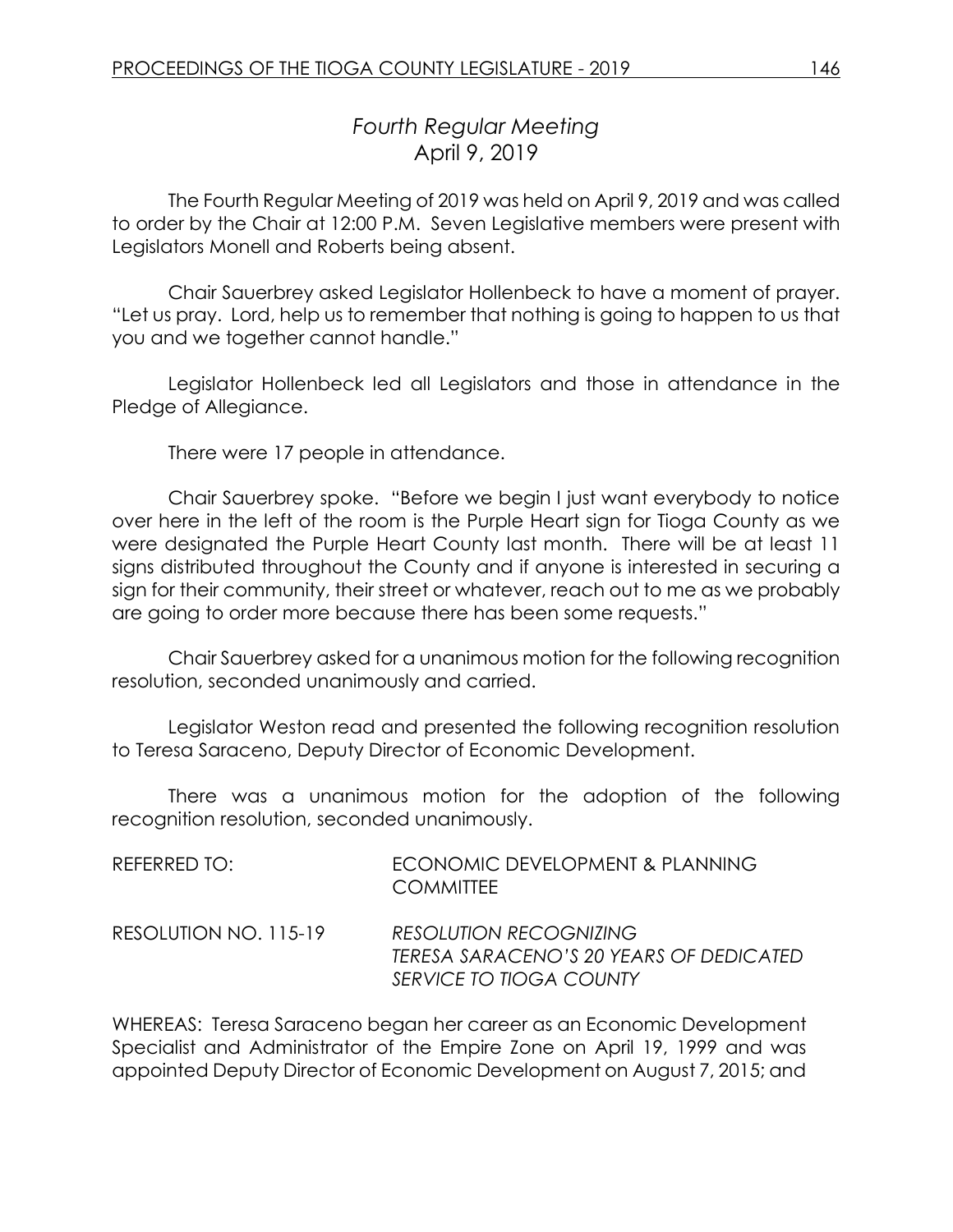WHEREAS: Teresa has been extremely dedicated and loyal in the performance of her duties and responsibilities during the past 20 years. She has earned the respect of her colleagues in other county agencies, and those citizens she professionally interacts with throughout Tioga County; and

WHEREAS: Teresa was instrumental as Deputy Director of Economic Development in bringing new businesses and expanding existing businesses in Tioga County. She assisted with and administered many projects including Restore NY Waverly, NY Main Street Programs in Owego, Nichols and Waverly, Snowmobile Grant, Empire Zone, NY Main Street Parkview, Rural Area Revitalization Program Waverly; she acted as the liaison with Binghamton University and SUNY Broome, she established and facilitated numerous façade improvement and paint program projects, provided small business start-up and expansion assistance, assisted many businesses with Consolidated Funding Applications for Empire State Development Capital funds, assisted with a business visitation program, assisted with the creation and launch of TEAM Tioga, assisted with the Village of Owego Downtown Revitalization Initiative application and planning, and most notably is responsible for the creation, funding and oversight of the Tioga County Property Development Corporation (land bank); and

WHEREAS: Teresa has served on many vital boards representing Tioga County such as the Southern Tier East Regional Planning and Development Board, Entrepreneurial Assistance Program Committee, Empire Zone Board, and has been appointed the Executive Director of the Tioga County Property Development Corporation Board; and

WHEREAS: Teresa will be retiring on April 27, 2019; therefore be it

RESOLVED: That the Tioga County Legislature, on its own behalf, as well as on behalf of the citizens of Tioga County, express sincere gratitude to Teresa Saraceno for her 20 years of dedicated and loyal service to the residents of Tioga County; and be it further

RESOLVED: That this resolution be spread upon the minutes of this meeting and a certified copy be presented to this outstanding employee, Teresa Saraceno.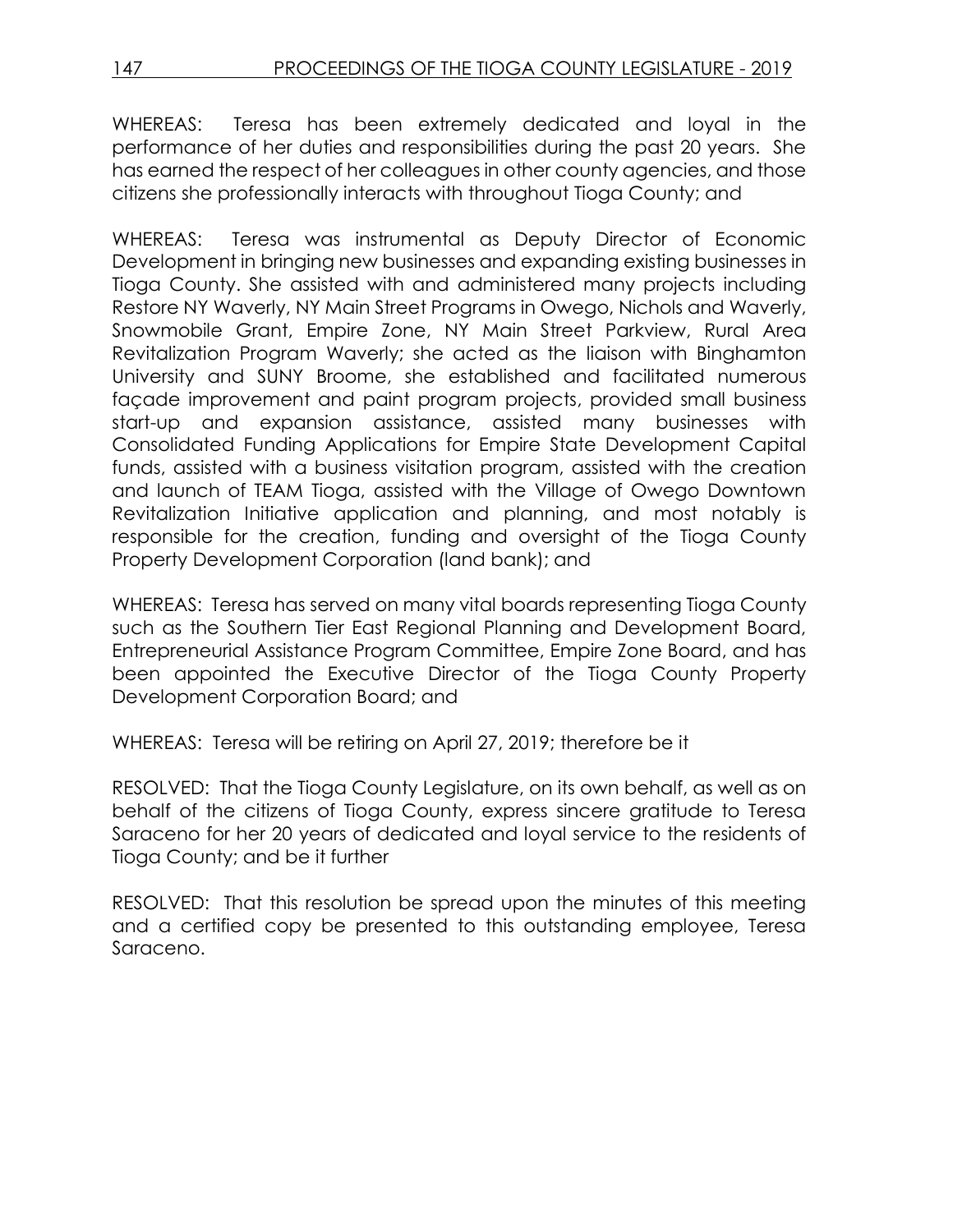#### ROLL CALL VOTE

Unanimously Yes – Legislators Hollenbeck, Mullen, Sauerbrey, Standinger, Sullivan, Weston and Balliet.

No – None.

Absent – Legislators Monell and Roberts.

RESOLUTION ADOPTED UNANIMOUSLY.

LeeAnn Tinney, Director of Economic Development & Planning spoke. "I know Teresa that you will be returning in a part-time capacity with the Land Bank, but I also want you to know that I have been paying close attention to the vocabulary since you made your announcement. I keep hearing words like joy, happiness, delight, enjoyment, bliss and elation. I think it is probably a good thing that you have not heard the words that I have been using since you made your announcement. They include words such as dread, terror, trepidation, anxiety, alarm and horror. It has been my pleasure to have worked with Teresa over the past 20 years. She has acted as an exceptional Deputy Director since August of 2015 and frankly we would not be where we are today without her hard work and extraordinary commitment to the residents of Tioga County.

"She has been instrumental in many initiatives as Dale has already explained, the most recent of which is the establishment of the Land Bank, which will prove to be a valuable tool in our economic development efforts. Teresa's work is incomparable when she tackles a problem. She pushes me to consider possibilities that I do not always initially recognize. She requires me to step outside of my comfort zone and has a remarkable way of gently showing me another point of view and sometimes not when I get my heels dug in. I have relied heavily on her safe guidance over the years.

"Teresa is an outstanding employee and Team Tioga will miss her and I know I will. So in truth, the words that I use when talking about Teresa include those words that you just heard, exceptional, extraordinary, incomparable, remarkable and outstanding. Thank you Teresa for being a part of our Team. Take joy and find happiness and delight in spending more time with Christian and Danielle, Feel enjoyment, bliss and elation in time with your brother and sisters. You have certainly earned it."

Teresa Saraceno spoke. "I just want to say thank you. The community has been wonderful to work with. I cannot believe 20 years has gone by, it is crazy and the support of the Legislature has always been there with everything we tried to get together and pull off and even in good times and bad times, we have had some economic issues over the years. Thank you very much."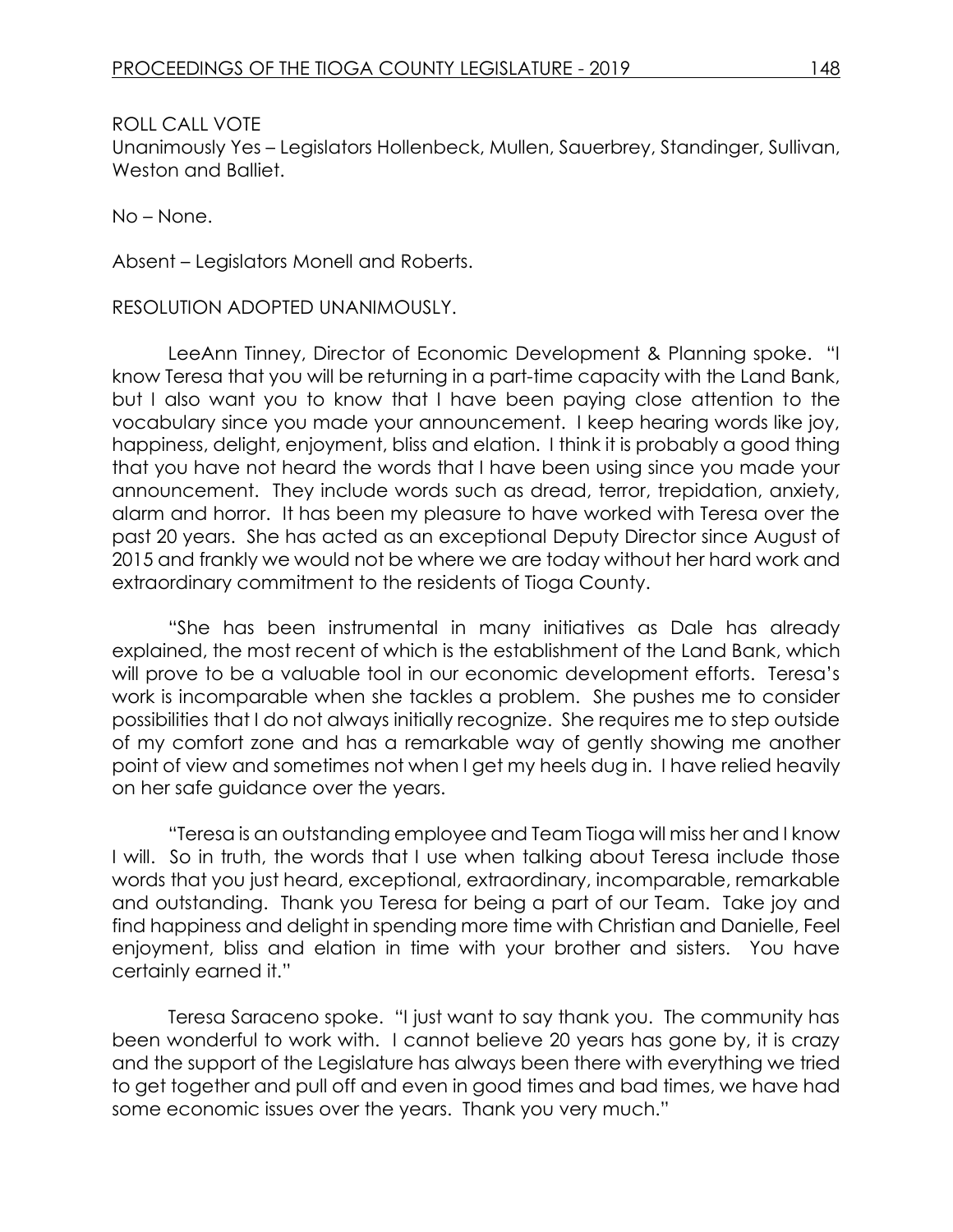Chair Sauerbrey noted the following two Proclamations on Donate Life Month in Tioga County and Child Abuse Prevention Month.

#### **STATE OF NEW YORK Tioga County Donate Life Month Proclamation**

WHEREAS: Through our membership with NYSAC, New York State Association of Counties and NYSACC, New York State Association of County Clerks, New York Counties have come together to collectively support April as Donate Life Month; and

WHEREAS: This observance pays tribute to organ and tissue donors and their families whose meaningful decision enables others to receive life-saving organs or tissue, whereby a transplant not only improves the quality of life for the recipient, but in many cases can save a life; and

WHEREAS: A single individual's donation of organs can save up to 8 lives while a donation of tissue can improve the lives of up to 75 others; and

WHEREAS: There are approximately 9,500 men, women and children waiting for an organ transplant in New York State which represents the third highest need in the nation, and there are approximately 400 New Yorkers that die every year while waiting for an organ transplant; and

WHEREAS: Only 35% of New York State residents are currently signed up to be organ, eye and tissue donors, and there are also tens of thousands persons nationwide in need of bone, corneal or other tissue transplant, with names added to the waiting list each day; and

WHEREAS: A new online New York State Donate Life Registry, located at [www.donatelife.ny.gov,](http://www.donatelife.ny.gov/) launched in October 2017 ensuring that New Yorkers can quickly and easily communicate their consent to give the gift of life and become organ and tissue donors; and

WHEREAS: Legislation which took effect in February 2017 has allowed more than 55,000 sixteen- and seventeen-year-olds to enroll in the New York State Donate Life Registry; and

WHEREAS: New Yorkers can help save another's life by joining the New York State Donate Life Registry and enrolling when they apply for, or renew, their New York State driver's license, or non-driver's license identification card, or on voter registration forms; and

WHEREAS: New York State counties are joining organ and tissue donation advocacy organizations to raise awareness of the need for organ and tissue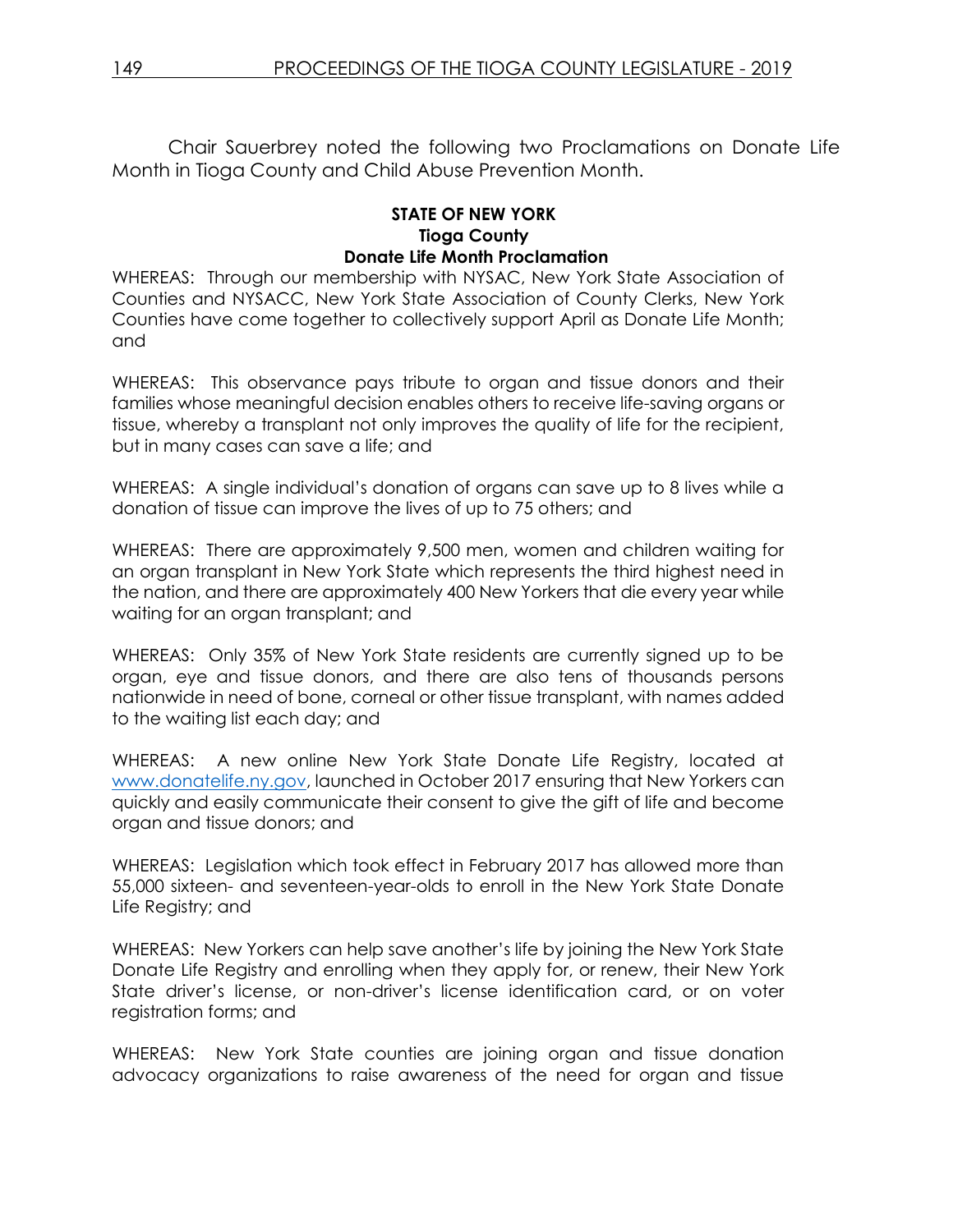donation and to provide residents with opportunities to join the New York State Donate Life Registry; now therefore

THE TIOGA COUNTY LEGISLATURE does hereby proclaim April 2019 as **DONATE LIFE MONTH**

in Tioga County

# **CHILD ABUSE PREVENTION MONTH PROCLAMATION**

WHEREAS: The Tioga County Department of Social Services received 1,111 reports of alleged abuse/neglect involving 2,452 children in 2018; and

WHEREAS: Child abuse is a community problem and finding solutions depends on the involvement among people throughout the community; and

WHEREAS: The effects of child abuse are felt by whole communities, and need to be addressed by the entire community; and

WHEREAS: Effective child abuse prevention programs succeed because of partnerships created among social service agencies, schools, religious and civic organizations, law enforcement agencies, and the business community; and

WHEREAS: Programs like Cornell Cooperative Extension, Lourdes PACT, Catholic Charities, Hillside's Regional Permanency Center, and Finger Lakes Parenting Network offer support and educational services to families so families can help their child achieve his/her full potential within the community; and

WHEREAS: All citizens should become more aware of the negative effects of child abuse and prevention activities within the community, and become involved in supporting parents and families so that children can live in safe, nurturing homes; now therefore

THE TIOGA COUNTY LEGISLATURE, does hereby proclaim April 2019 as

#### **CHILD ABUSE PREVENTION MONTH**

in Tioga County and call upon all citizens, community agencies, religious organizations, medical facilities, and businesses to increase their participation in our efforts to ensure that all children are raised in safe, nurturing families, thereby strengthening the communities in which we live.

There was no Privilege of the Floor.

Legislator Sullivan made a motion to approve the minutes of March 7, 12 and 21, 2019, seconded by Legislator Mullen and carried with Legislators Monell and Roberts being absent.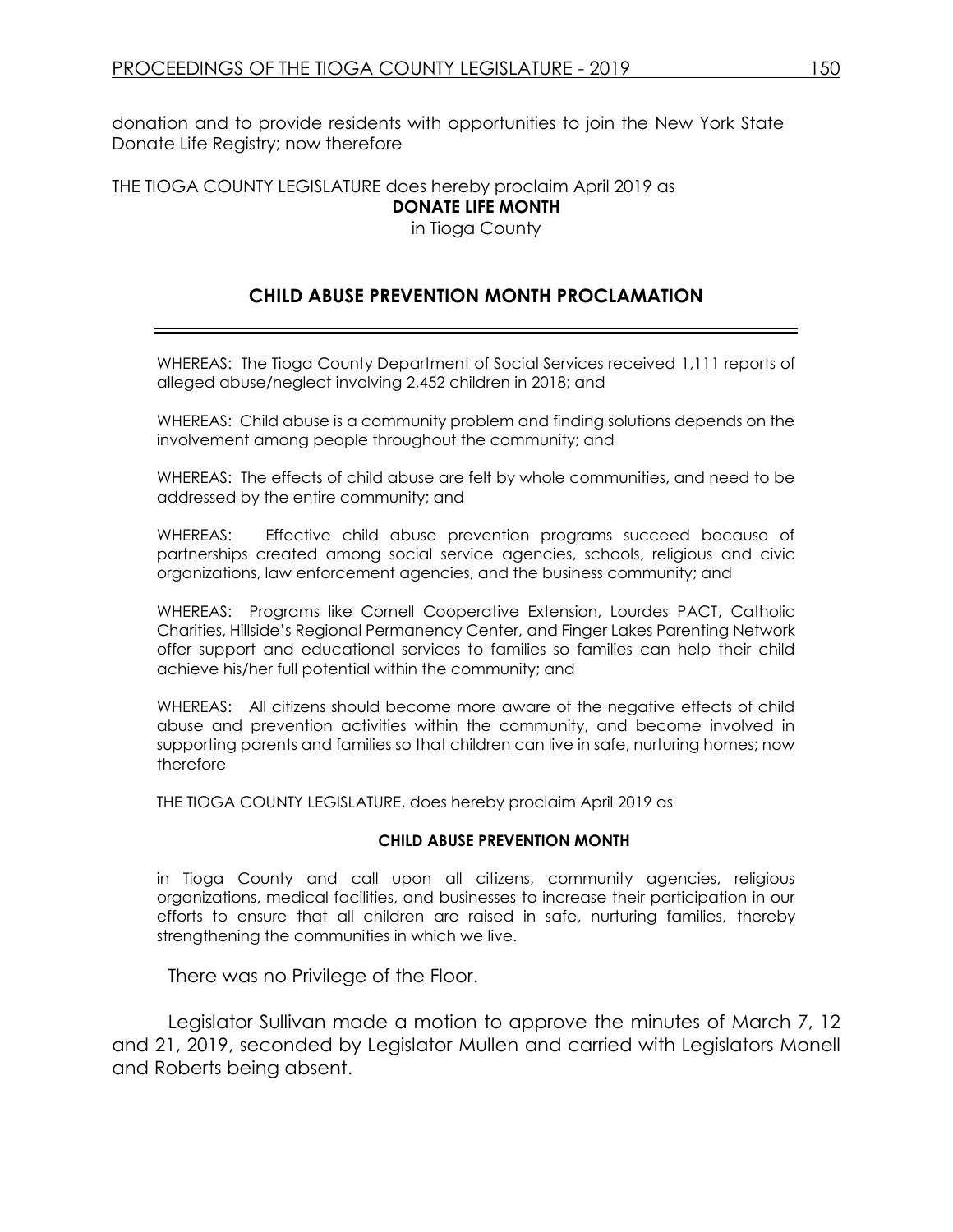Chair Sauerbrey stated that all Legislative Committees met this month and the minutes are or will be on file with the Clerk of the Legislature.

Legislator Standinger moved for the adoption of the following resolution, seconded by Legislator Sullivan.

| REFERRED TO:          | HEALTH AND HUMAN SERVICES COMMITTEE<br><b>LEGAL COMMITTEE</b>     |
|-----------------------|-------------------------------------------------------------------|
| RESOLUTION NO. 116-19 | MUNICIPAL OPIOID COST RECOVERY AND<br>PUBLIC NUISANCE LEGISLATION |

WHEREAS: The Tioga County Legislature recognizes that an opioid epidemic exists in Tioga County; now therefore be it

RESOLVED: That the Tioga County Legislature hereby supports the following Municipal Opioid Cost Recovery and Public Nuisance Legislation:

# **MUNICIPAL OPIOID COST RECOVERY AND PUBLIC NUISANCE LEGISLATION**

I. Purpose and intent.

The opioid epidemic is sweeping the country. Indeed, addiction to and abuse of opioids is one of the greatest challenges facing Tioga County. A cause of this increasing crisis is the overabundance of prescription opioids. Vast amounts of prescription opioids were sold, distributed, and prescribed in the County over the past several years, a practice that continues today. The selling, distributing, and prescribing of large amounts of opioids in our community has created a public health and safety hazard affecting the residents of the County. This crisis has devastated families, wreaked havoc on our economy, and produced a generation of narcotic dependence. As a result of the opioid epidemic, costs related to healthcare, family and social services, criminal justice, addiction and rehabilitation, and many other areas have significantly increased. Many of these costs are paid by the County.

The purpose and intent of this legislation is to allow the County to recover these costs, despite the existence of the common-law municipal cost recovery rule (a.k.a. free public services doctrine) and declare the opioid epidemic and its effects on the County a public nuisance. Specifically, the County provides services related to the opioid epidemic, which are funded by tax revenues. This statute clarifies that reimbursement may be sought for the costs of providing such services, whenever practicable, from the responsible party. To accomplish this, the County establishes this cost recovery procedure and declares the opioid epidemic and its effects on the County a public nuisance.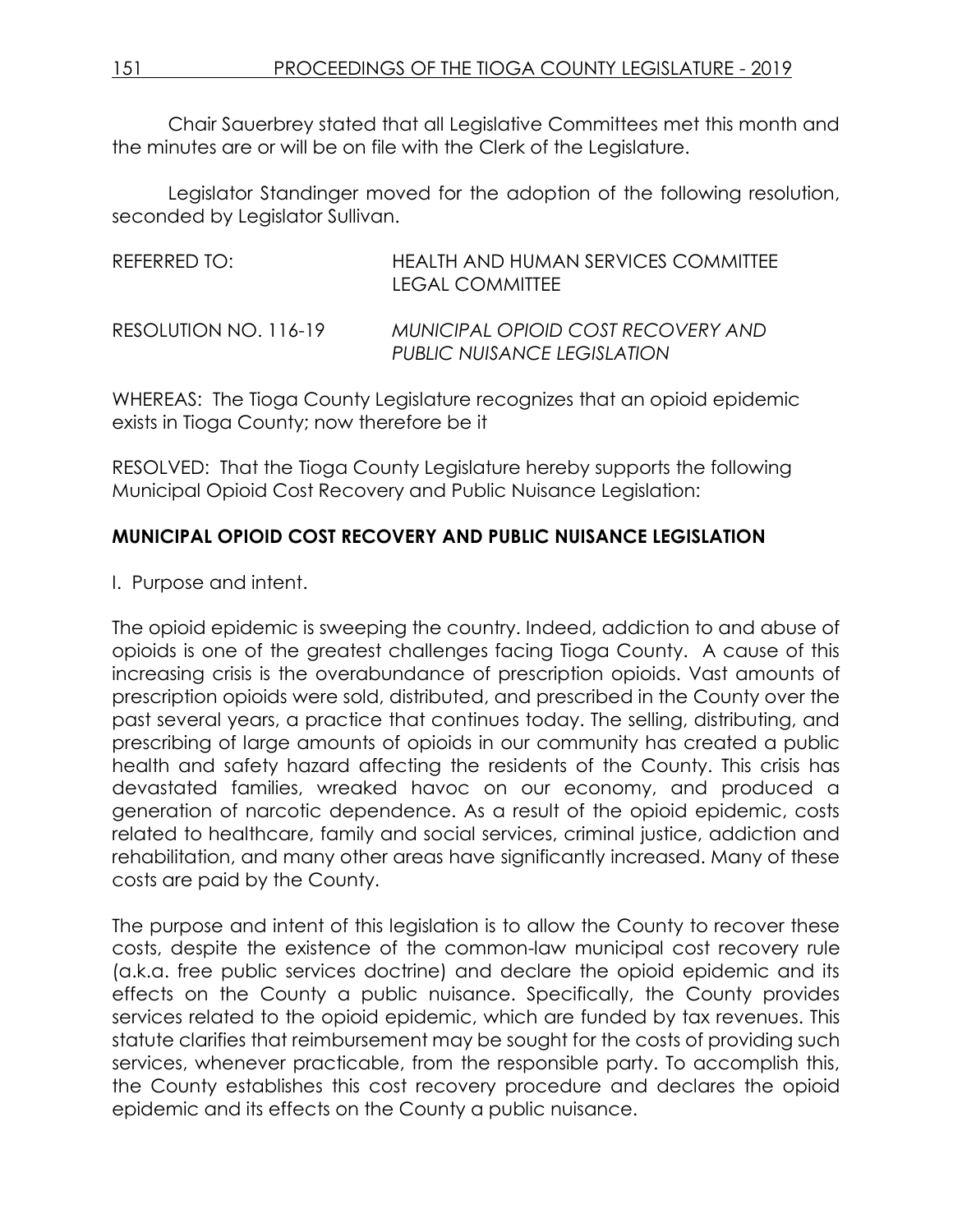II. Definitions.

"Costs" means all expenditures related to the opioid epidemic that directly or indirectly arise from the County's response to a responsible party's action or inaction.

"Responsible party" means any person or corporation whose negligent, intentional, or otherwise wrongful conduct causes the incident resulting in the County incurring costs or who is found liable or made responsible by a court for the costs incurred by the County in the form of damages, regardless of the cause of action.

# III. Governmental function cost recovery.

The County may recover the costs of governmental functions related to opioids marketed, sold, manufactured, dispensed, prescribed, and/or distributed by the responsible party. If a responsible party fails to pay the costs demanded, the County may initiate and recover costs through administrative, civil, and/or criminal action against the responsible party. In that case, the County may also recover attorney's fees, interest, and any other payment or type of damages the court deems proper.

IV. Effect of criminal or civil proceedings on governmental function cost recovery. The initiation of administrative or civil proceedings for governmental function cost recovery does not bar the criminal prosecution of a responsible party for any associated violation. Similarly, criminal prosecution does not bar civil collection of costs for the violation, giving rise to the criminal prosecution.

# V. Public nuisance.

The County hereby finds and declares the following:

1) That addiction to and abuse of opioids is one of the greatest challenges facing the County;

2) A cause of this increasing crisis is the overabundance of prescription opioids. Vast amounts of prescription opioid pain pills were sold, distributed and prescribed in the County over the past several years, which practice continues today;

3) There is evidence showing that approximately four in five heroin users began their addiction by first using and then misusing prescription pain medications containing opioids;

4) The selling, distributing, and prescribing of large amounts of opioid pain pills in the County has created a public health and safety hazard affecting the residents of the County, resulting in devastation to County families, a negative effect on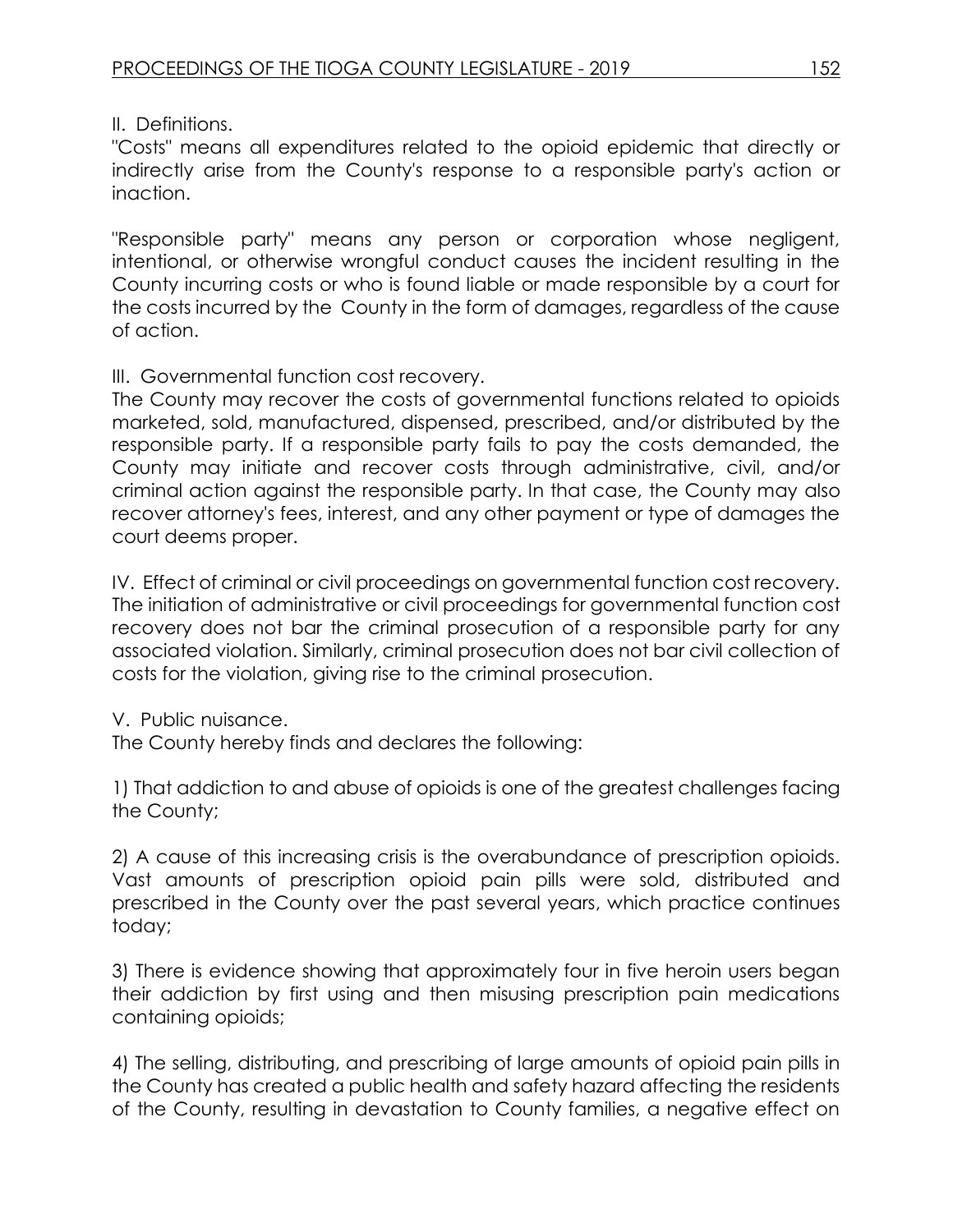the County economy, wasted public resources, and a generation of narcotic dependence;

5) That selling, distributing, and prescribing of prescription opioid pain pills is a hazard to public health and safety, which has created a public nuisance to the citizens of the County, and said nuisance remains unabated;

6) That, in addition to all other powers and duties now conferred by law upon the County, the County is authorized to enact ordinances, issue orders, and take other appropriate and necessary actions for the elimination of hazards to public health and safety and to abate or cause to be abated anything which the commission determines to be a public nuisance;

7) That manufacturers of prescription opioids and those in the chain of distribution have wrongfully abused the privilege of selling and/or providing medication to our residents and must be held accountable; and

8) That it is the duty of Tioga County to vindicate the rights of the citizens of the County and take action to abate this public nuisance.

VI. Retroactive application. This legislation applies retroactively.

ROLL CALL VOTE

Yes – Legislators Hollenbeck, Mullen, Sauerbrey, Standinger, Sullivan, Weston and Balliet.

No – None.

Absent – Legislators Monell and Roberts.

RESOLUTION ADOPTED.

Legislator Sullivan moved for the adoption of the following resolution, seconded by Legislator Weston.

REFERRED TO: ADMINISTRATIVE SERVICES COMMITTEE

RESOLUTION NO. 117-19 *URGING NEW YORK STATE TO FUND ALL COSTS ASSOCIATED WITH NEW STATE-DIRECTED ELECTION REFORMS IMPLEMENTED AT THE COUNTY LEVEL*

WHEREAS: State lawmakers have passed and the Governor has enacted a series of reforms to state election law and the voting process, including early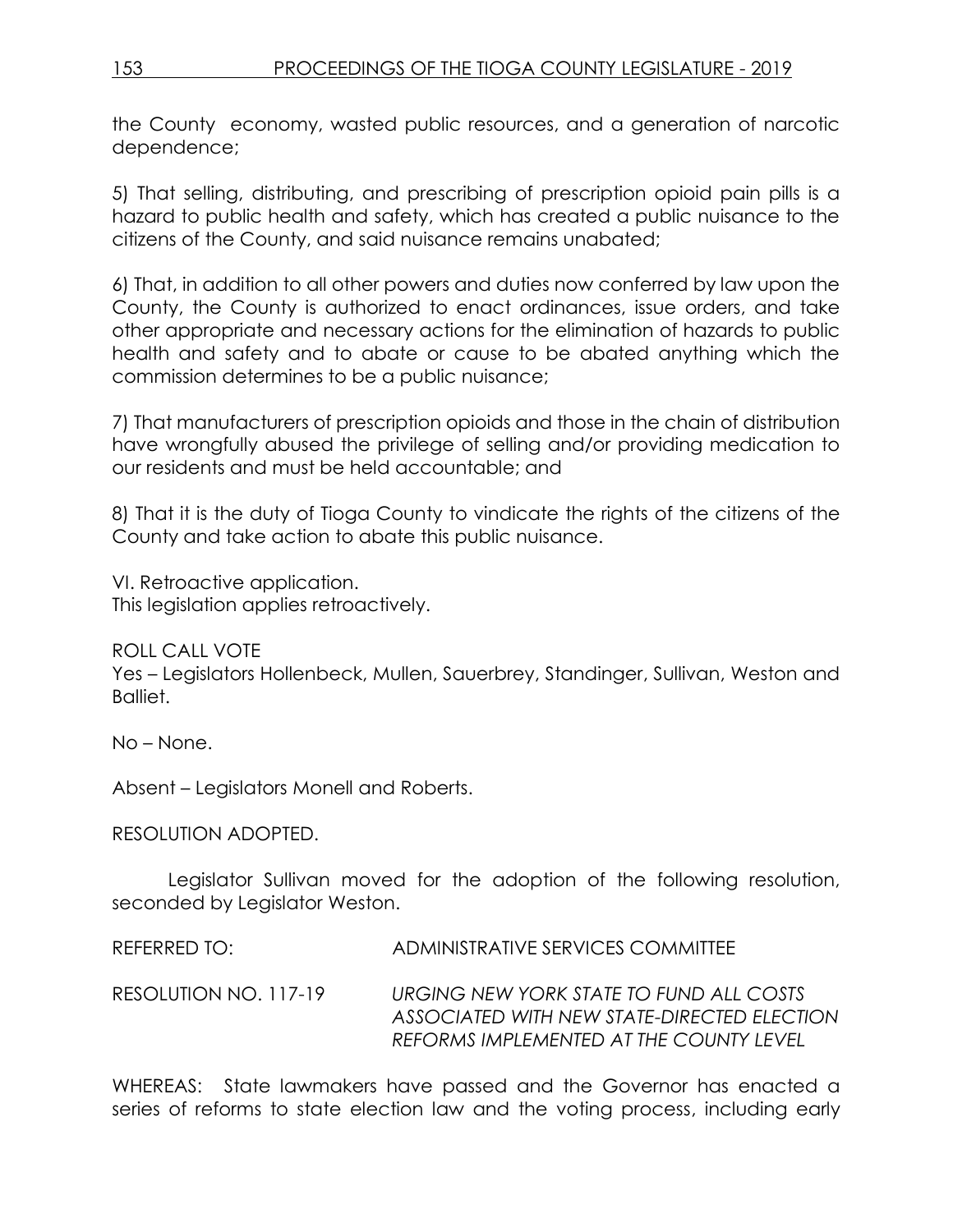voting, consolidating the federal and state primary dates, and voter registration transfers; and

WHEREAS: Counties, through local Boards of Elections, are responsible for managing election operations, and paying for all or most of the costs of these operations; and

WHEREAS: The State's new early voting law requires counties to open polling sites for early voting for 9 days prior to any primary or general election, starting during the 2019 general election; and

WHEREAS: Another state proposal would allow for same day voter registration, which would enable voting-age residents to register to vote and vote on Election Day; and

WHEREAS: These reforms will likely require counties to purchase and use electronic poll books, and make other investments in their election systems; therefore be it

RESOLVED: That the Tioga County Legislature calls upon Governor Andrew M. Cuomo, and the New York State Legislature to create a task force of state and local officials to determine the costs associated with implementing these voting reforms; and be it further

RESOLVED: That the state fund the costs associated with the reforms, and be it further

RESOLVED: That certified copies of this resolution be sent by the Clerk of this Legislature to Governor Andrew Cuomo, Senate Majority Leader Andrea Stewart-Cousins, Assembly Speaker Carl Heastie, Assembly Minority Leader Brian Kolb, Senator Fred Akshar and Assemblyman Christopher Friend.

Legislator Standinger spoke. "Another unfunded mandate, compliments of Albany. We had no say in this early voting stuff. We have absentee ballots, which has always been a mechanism for people who cannot make the polling place on voting day. As a result of others in the State Legislature we now have a mandate to provide an unnecessary and unneeded service. Thank you Albany."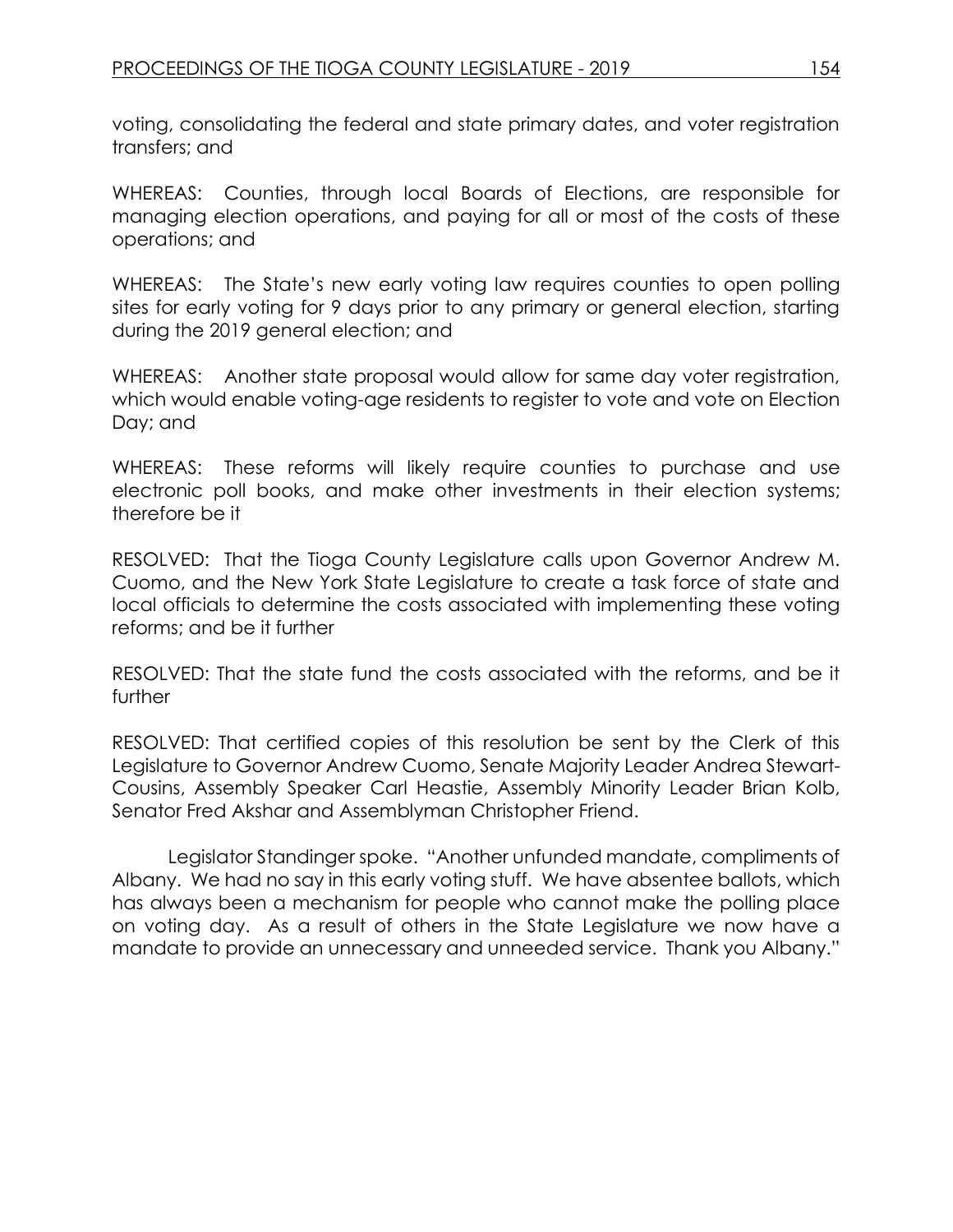ROLL CALL VOTE

Yes – Legislators Hollenbeck, Mullen, Sauerbrey, Standinger, Sullivan, Weston and Balliet.

No – None.

Absent – Legislators Monell and Roberts.

RESOLUTION ADOPTED.

Legislator Weston moved for the adoption of the following resolution, seconded by Legislator Hollenbeck.

REFERRED TO: ED&P COMMITTEE

RESOLUTION NO 118-19 *RESOLUTION TO OPPOSE NEW YORK STATE SENATE BILL S.1947 AND NEW YORK STATE ASSEMBLY BILL A.1261 RELATED TO HOURS, WAGES AND SUPPLEMENTS IN CONTRACTS FOR PUBLIC WORK*

WHEREAS: Legislation has been introduced in both the New York State Senate and Assembly related to hours, wages and supplements in contracts for public work; and

WHEREAS: These Bills would expand the scope and definition of activities under the term Public Work to include most future construction projects that are financed with any amount of public funding; and

WHEREAS: These Bills would require contractors and material suppliers to pay prevailing wages and benefits to all workers and deliveries on projects receiving any state money, including those that receive tax breaks from industrial development agencies; and

WHEREAS: This legislation, if adopted or included as a budget mandate, will result in significant cost increases for all affected projects and a negative effect on economic development throughout the State; therefore be it

RESOLVED: That the Tioga County Legislature opposes Senate Bill S.1947 and Assembly Bill A.1261 or the inclusion of any language as part of the 2019-2020 New York State budget; and be it further

RESOLVED: That copies of this resolution be sent to the counties of New York State encouraging member counties to enact similar resolutions; and be it further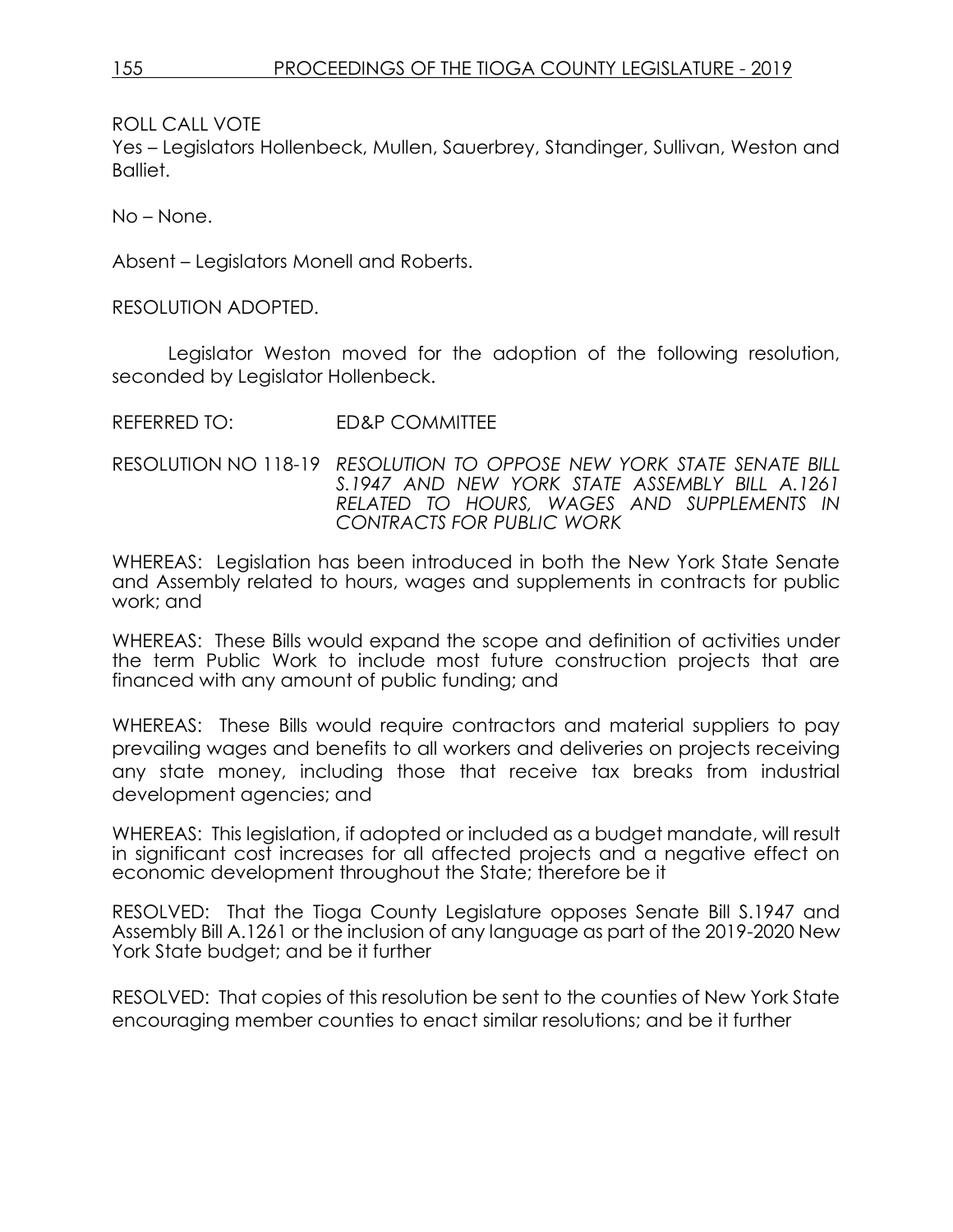RESOLVED: That the Clerk of the Legislature shall forward copies of this resolution to Governor Andrew M. Cuomo, the NYS Legislature and all others deemed necessary and proper.

Legislator Mullen spoke. "I just wanted to say that this was brought by Economic Development & Planning Committee. This could have a significant negative impact on economic development and building of infrastructure and private enterprise. Thanks Albany. It is a situation that is not good and it could really hurt economic development."

ROLL CALL VOTE

Yes – Legislators Hollenbeck, Mullen, Sauerbrey, Standinger, Sullivan, Weston and Balliet.

No – None.

Absent – Legislators Monell and Roberts.

RESOLUTION ADOPTED.

Legislator Hollenbeck moved for the adoption of the following resolution, seconded by Legislator Sullivan.

| REFERRED TO:          | <b>FINANCE COMMITTEE</b>                                            |
|-----------------------|---------------------------------------------------------------------|
| RESOLUTION NO. 119-19 | AMEND 2019 DISTRICT ATTORNEY<br><b>BUDGET AND APPROPRIATE FUNDS</b> |

WHEREAS: Per Resolution 114-19 a Part Time Investigator position was created in the District Attorney Office with the County Legislature support and approval; and

WHEREAS: The Non Union Investigator Position was approved at an hourly rate of \$34.00 per hour up to 29 hours per week for an annual salary of \$51,272.00 plus employee benefits; and

WHEREAS: Legislative approval is needed to amend the District Attorney's Budget and appropriate funds; therefore be it

RESOLVED: That the District Attorney's 2019 budget be modified and funds be appropriated as follows:

| A1165 510020 | District Attorney - Part Time Salary                  | \$37,468.00 |
|--------------|-------------------------------------------------------|-------------|
| A1165 583088 | District Attorney – FICA (SS and Medicare) \$2,867.00 |             |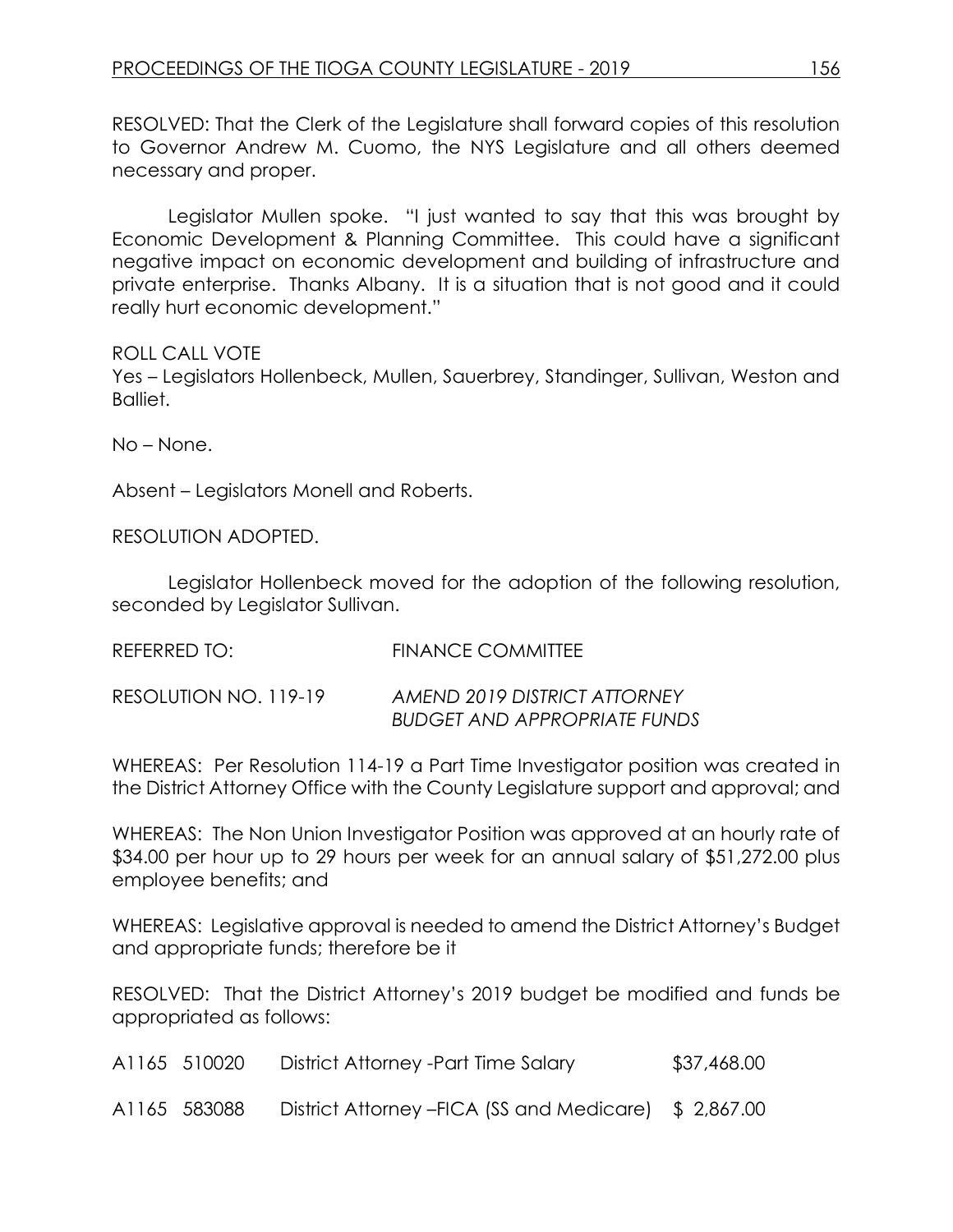| A1165 584088 | District Attorney – Worker's Comp    | \$1,380.00 |
|--------------|--------------------------------------|------------|
|              | A1165 588988 District Attorney - EAP | 14.60      |

ROLL CALL VOTE

Yes – Legislators Hollenbeck, Mullen, Sauerbrey, Standinger, Sullivan, Weston and Balliet.

No – None.

Absent – Legislators Monell and Roberts.

RESOLUTION ADOPTED.

Legislator Weston moved for the adoption of the following resolution, seconded by Legislator Standinger.

| REFERRED TO:          | PUBLIC WORKS COMMITTEE<br>FINANCE COMMITTEE                                          |
|-----------------------|--------------------------------------------------------------------------------------|
| RESOLUTION NO. 120-19 | AMEND CAPITAL BUDGET AND TRANSFER FUNDS<br>FOR SINGLE AXLE DUMP TRUCK – PUBLIC WORKS |

WHEREAS: The Commissioner of Public Works has budgeted for the purchase of a single axle dump truck for 2019 from the Capital Reserve Account H387807 for \$100,000.00 ; and

WHEREAS: The Commissioner of Public Works received proposals for the purchase of the single axle dump truck which came in higher than anticipated; and

WHEREAS: Cost savings were achieved in other Capital Reserve Budget lines and legislative approval is needed to authorize all Capital Reserve expenses; and

WHEREAS: Legislative approval is needed to amend 2019 Capital Budget and transfer funds'; therefore be it

RESOLVED: That the Tioga County Legislature authorize the following transfer of funds and amend the Capital Budget:

| From: H5130.521908 | <b>Tandem Dump Truck</b> | \$20,000.00 |
|--------------------|--------------------------|-------------|
| H5130.521907       | Equipment Trailer        | \$7,600.00  |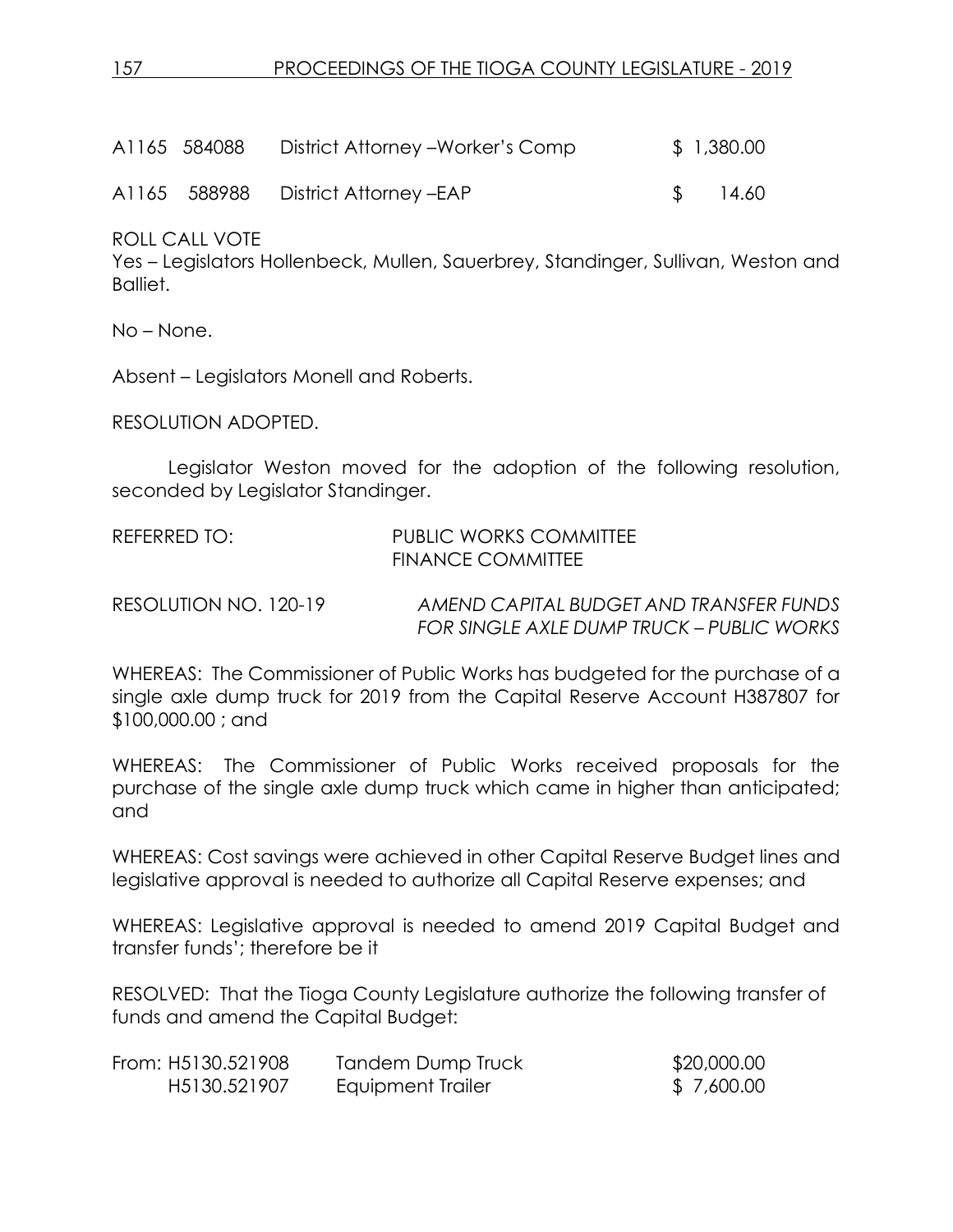To: H5130.520935 Dump Truck \$27,600.00

### ROLL CALL VOTE

Yes – Legislators Hollenbeck, Mullen, Sauerbrey, Standinger, Sullivan, Weston and Balliet.

No – None.

Absent – Legislators Monell and Roberts.

RESOLUTION ADOPTED.

Legislator Weston moved for the adoption of the following resolution, seconded by Legislator Standinger.

| REFERRED TO:          | PUBLIC WORKS COMMITTEE<br><b>FINANCE COMMITTEE</b>                           |
|-----------------------|------------------------------------------------------------------------------|
| RESOLUTION NO. 121-19 | AMEND CAPITAL BUDGET AND APPROPRIATE<br>CAPITAL FUNDS<br><b>PUBLIC WORKS</b> |

WHEREAS: Tioga County was granted a culvert project through BRIDGE NY 2016, West River Drive over Walker Creek, funding for the original project was estimated to cost \$200,000 for construction and \$25,000 for Construction Inspection, for a total reimbursement cost from NYSDOT of \$225,000; and

WHEREAS: During final design and bidding of said project the updated cost of construction has been revised to not exceed \$375,000 with Construction Inspection cost remaining the same of \$25,000; and

WHEREAS: There is no additional funding available from NYSDOT to cover the unanticipated additional cost of construction and \$175,000 is local share; and

WHEREAS: Budget Amendments and Appropriation of Funds require Legislative approval; therefore be it

RESOLVED: That capital funds be appropriated from fund balance and the 2019 budget be amended as follows:

|     | From: H390900 | Capital Fund Balance                                  | \$175,000 |
|-----|---------------|-------------------------------------------------------|-----------|
| To: |               | H5110 540001 H1709 West River Drive Over Walker Creek | \$175,000 |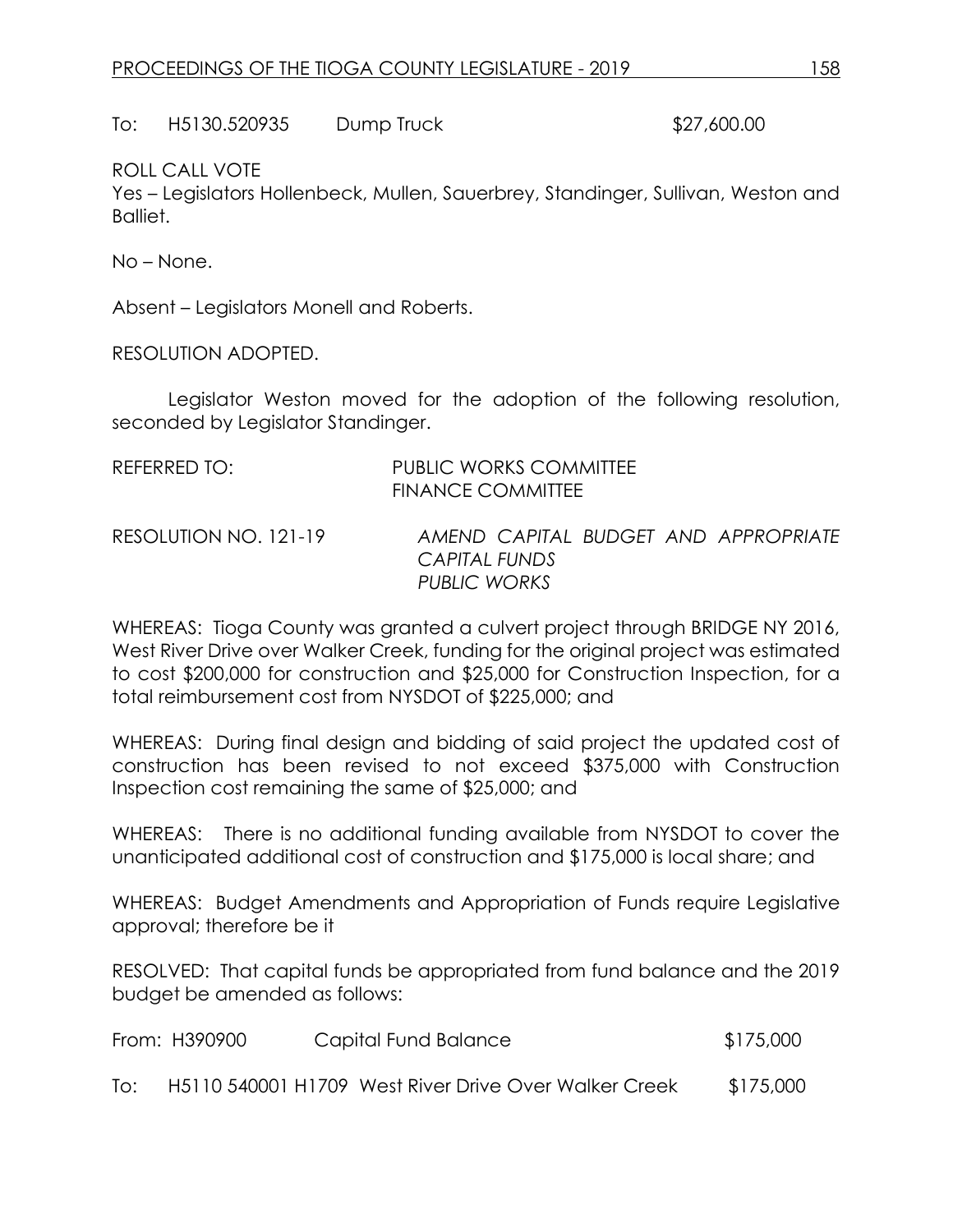ROLL CALL VOTE

Yes – Legislators Hollenbeck, Mullen, Sauerbrey, Standinger, Sullivan, Weston and Balliet.

No – None.

Absent – Legislators Monell and Roberts.

RESOLUTION ADOPTED.

Legislator Weston moved for the adoption of the following resolution, seconded by Legislator Standinger.

| REFERRED TO:          | <b>PUBLIC WORKS COMMITTEE</b><br><b>FINANCE COMMITTEE</b>                                                                                      |
|-----------------------|------------------------------------------------------------------------------------------------------------------------------------------------|
| RESOLUTION NO. 122-19 | AMEND 2019 CAPITAL BUDGET, AND CREATE<br>CAPITAL PROJECT ACCOUNT FOR OAK HILL<br>ROAD BRIDGE EMERGENCY REPAIRS AND<br><b>APPROPRIATE FUNDS</b> |

WHEREAS: An inspection of the Oak Hill Road Bridge (BIN 3334940) revealed significant scour under the southeast wingwall that needs to be repaired; and

WHEREAS: Due to this being an unforeseen issue the Department of Public Works did not budget for this repair which is estimated to cost \$300,000; and

WHEREAS: There are monies available in the Capital Fund and Legislative approval is needed to appropriate Capital Funds and amend 2019 budget; and

WHEREAS: There may be residual funds available in the Capital Bond Reserve to cover some costs and Legislative approval is needed to authorize Capital Reserve expenses; therefore be it

RESOLVED: That the Tioga County Legislature authorize use of residual Bond Reserve Funds, Appropriate Funds from the Capital Fund Balance and amend the 2019 Capital Budget as follows:

| From: H 390900 | Capital Fund Balance                                                        | \$300,000.00 |
|----------------|-----------------------------------------------------------------------------|--------------|
|                | To: H5110 540002 H1906 Oak Hill Road Bridge- Emergency Repairs \$300,000.00 |              |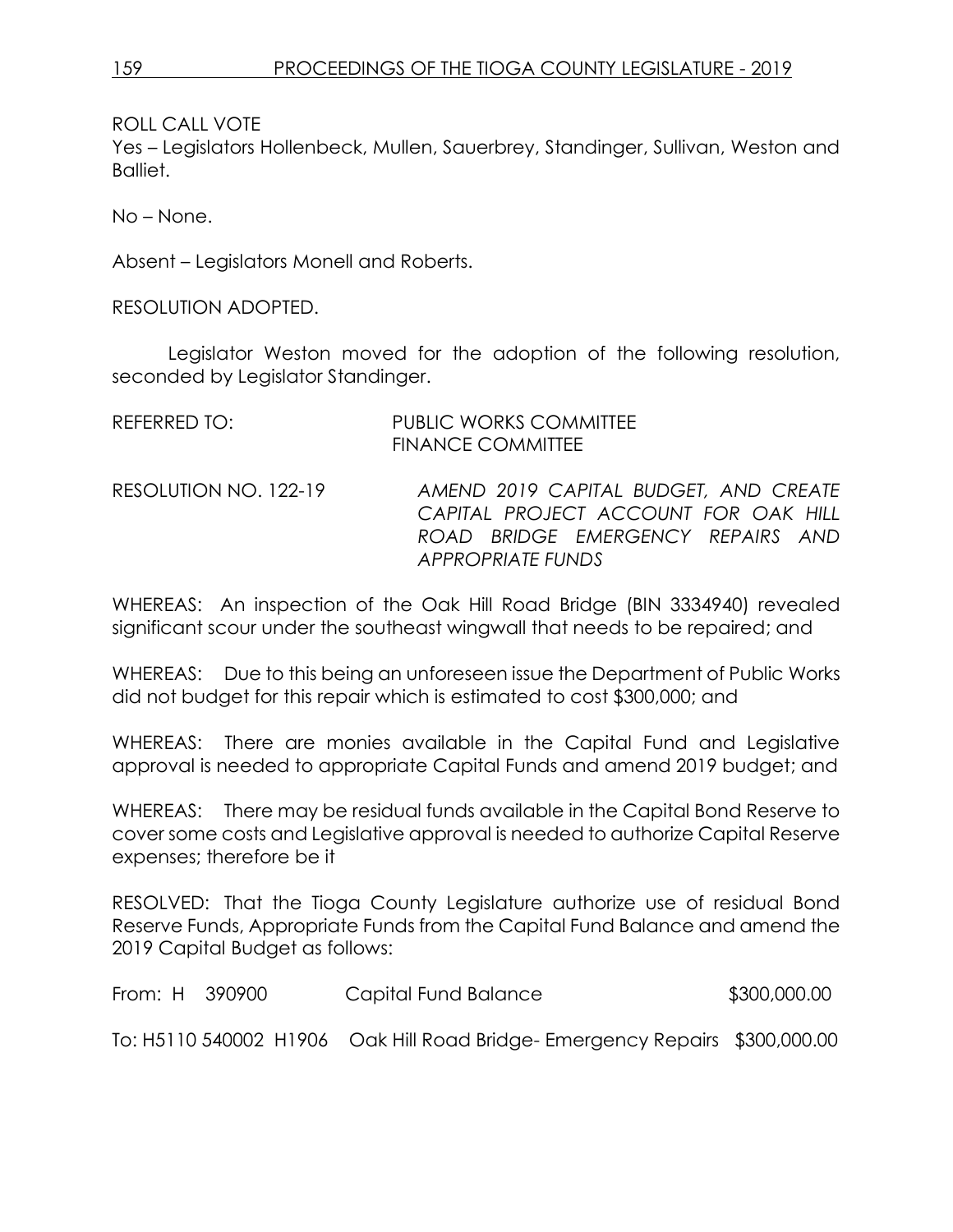ROLL CALL VOTE

Yes – Legislators Hollenbeck, Mullen, Sauerbrey, Standinger, Sullivan, Weston and Balliet.

No – None.

Absent – Legislators Monell and Roberts.

RESOLUTION ADOPTED.

Legislator Standinger moved for the adoption of the following resolution, seconded by Legislator Sullivan.

| REFERRED TO:          | HEALTH & HUMAN SERVICES<br><b>FINANCE COMMITTEE</b>                       |
|-----------------------|---------------------------------------------------------------------------|
| RESOLUTION NO. 123-19 | APPROPRIATION OF FUNDS AND AMEND 2019<br><b>BUDGET</b><br>SOCIAL SERVICES |

WHEREAS: Funding to support the development of the Homeless Service Plan has been awarded to Tioga County Department of Social Services from the Office of Temporary and Disability Assistance; and

WHEREAS: Appropriation of funds and budget modification requires legislative approval: therefore be it

RESOLVED: That funding be appropriated and the 2019 Budget be amended as follows:

| \$4,500 |
|---------|
|         |

| A 6010.540487 Program Expense<br>To: | \$4,500 |
|--------------------------------------|---------|
|--------------------------------------|---------|

ROLL CALL VOTE

Yes – Legislators Hollenbeck, Mullen, Sauerbrey, Standinger, Sullivan, Weston and Balliet.

No – None.

Absent – Legislators Monell and Roberts.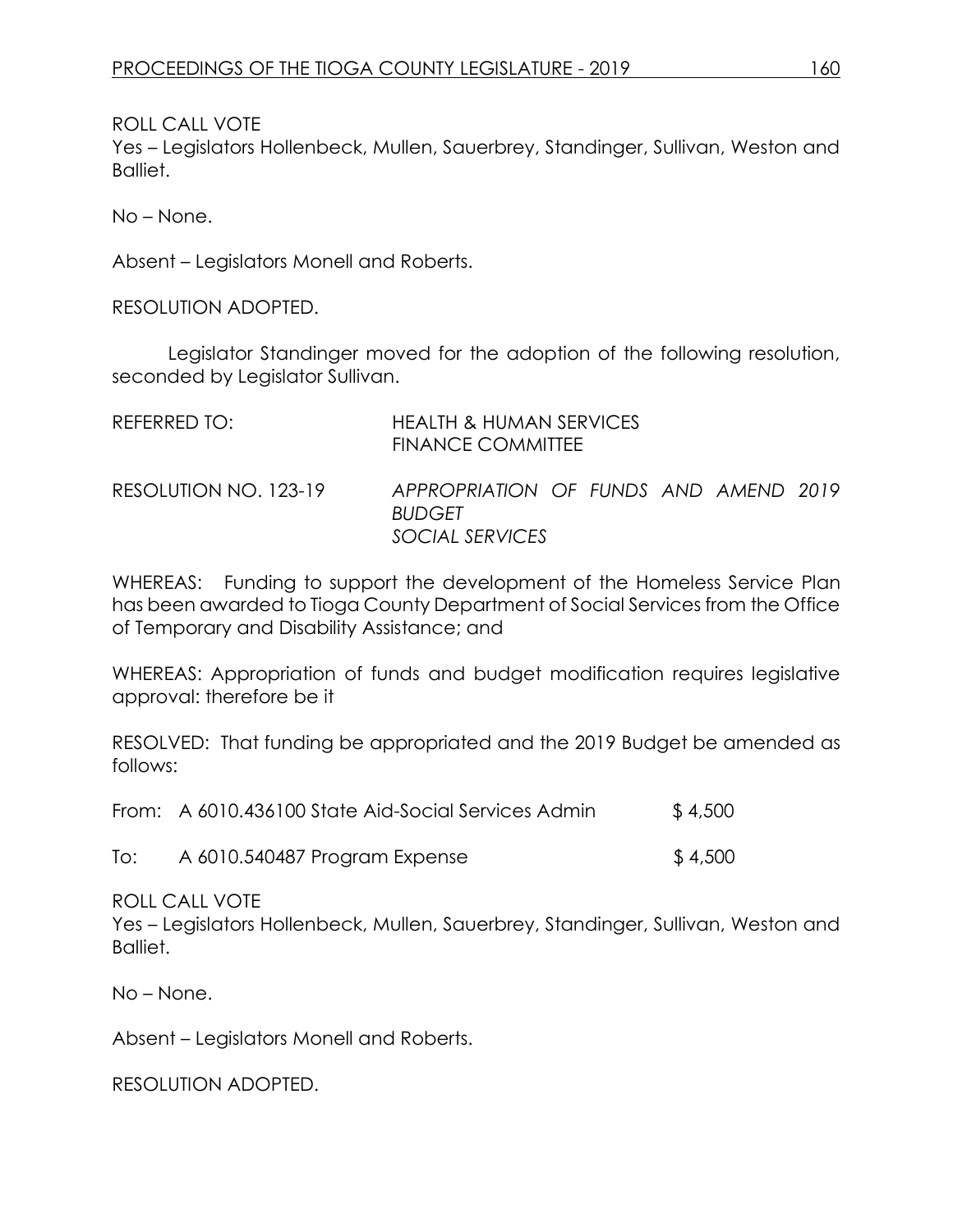Legislator Standinger moved for the adoption of the following resolution, seconded by Legislator Sullivan.

| REFERRED TO:          | HEALTH & HUMAN SERVICES<br>FINANCE COMMITTEE                              |
|-----------------------|---------------------------------------------------------------------------|
| RESOLUTION NO. 124-19 | APPROPRIATION OF FUNDS AND AMEND 2019<br><b>BUDGET</b><br>SOCIAL SERVICES |

WHEREAS: SNAP Bonus Award funds have been awarded to Tioga County Department of Social Services from the Office of Temporary and Disability Assistance; and

WHEREAS: Tioga County's plan for the use of these funds has been approved by the Office of Temporary and Disability Assistance; and

WHEREAS: Appropriation of funds and budget modifications require legislative approval: therefore be it

RESOLVED: That funding be appropriated and the 2019 budget be amended as follows:

|     | From: A 6010.436100 State Aid-Social Services Admin | \$7,000 |
|-----|-----------------------------------------------------|---------|
|     | A 6010.446110 Federal Aid-Food Stamp Program        | \$7,000 |
| To: | A 6010.510030 Overtime/Other                        | \$5,000 |
|     | A 6010.540487 Program Expense                       | \$9,000 |

#### ROLL CALL VOTE

Yes – Legislators Hollenbeck, Mullen, Sauerbrey, Standinger, Sullivan, Weston and Balliet.

No – None.

Absent – Legislators Monell and Roberts.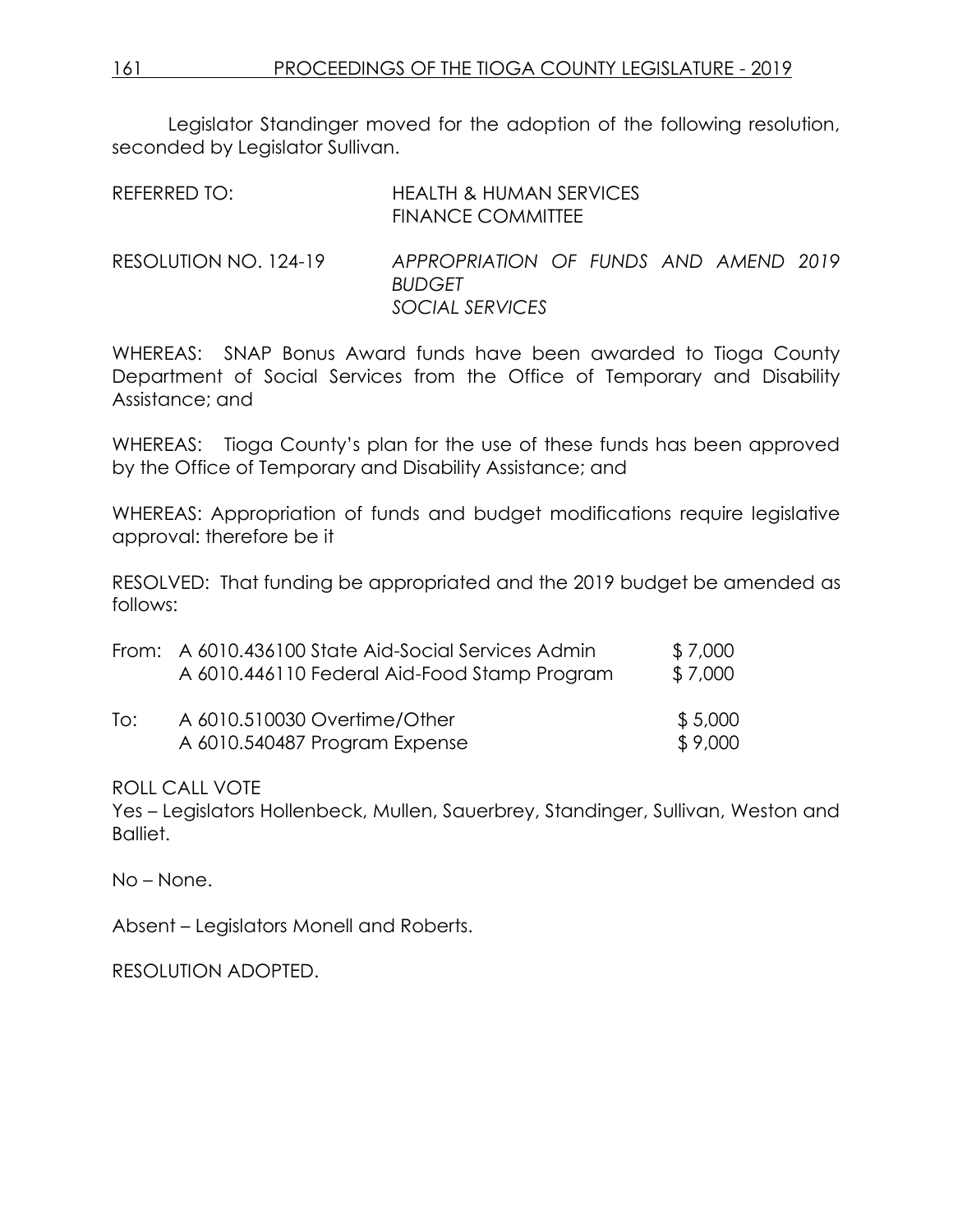Legislator Standinger moved for the adoption of the following resolution, seconded by Legislator Sullivan.

| REFERRED TO:          | <b>HEALTH &amp; HUMAN SERVICES COMMITTEE</b><br><b>FINANCE COMMITTEE</b> |
|-----------------------|--------------------------------------------------------------------------|
| RESOLUTION NO. 125-19 | APPROPRIATION OF FUNDS AND<br>AMEND 2019 BUDGET                          |
|                       | SOCIAL SERVICES                                                          |

WHEREAS: Additional Safe Harbor NY funding has been awarded to Tioga County Department of Social Services from the Office of Children and Family Services to raise awareness about sexually exploited youth; and

WHEREAS: Appropriation of funds and budget modifications require Legislative approval; therefore be it

RESOLVED: That funding be appropriated and the 2019 budget be amended as follows:

|     | From: A6010.436100 State Aid: Administration | \$3,350 |
|-----|----------------------------------------------|---------|
| To: | A6010.540487 Program Expense                 | \$3,350 |

ROLL CALL VOTE

Yes – Legislators Hollenbeck, Mullen, Sauerbrey, Standinger, Sullivan, Weston and Balliet.

No – None.

Absent – Legislators Monell and Roberts.

#### RESOLUTION ADOPTED.

Legislator Standinger moved for the adoption of the following resolution, seconded by Legislator Sullivan.

| REFERRED TO:          | <b>HEALTH &amp; HUMAN SERVICES COMMITTEE</b><br><b>FINANCE COMMITTEE</b> |
|-----------------------|--------------------------------------------------------------------------|
| RESOLUTION NO. 126-19 | APPROPRIATION OF FUNDS AND<br>AMEND 2019 BUDGET                          |
|                       | SOCIAL SERVICES                                                          |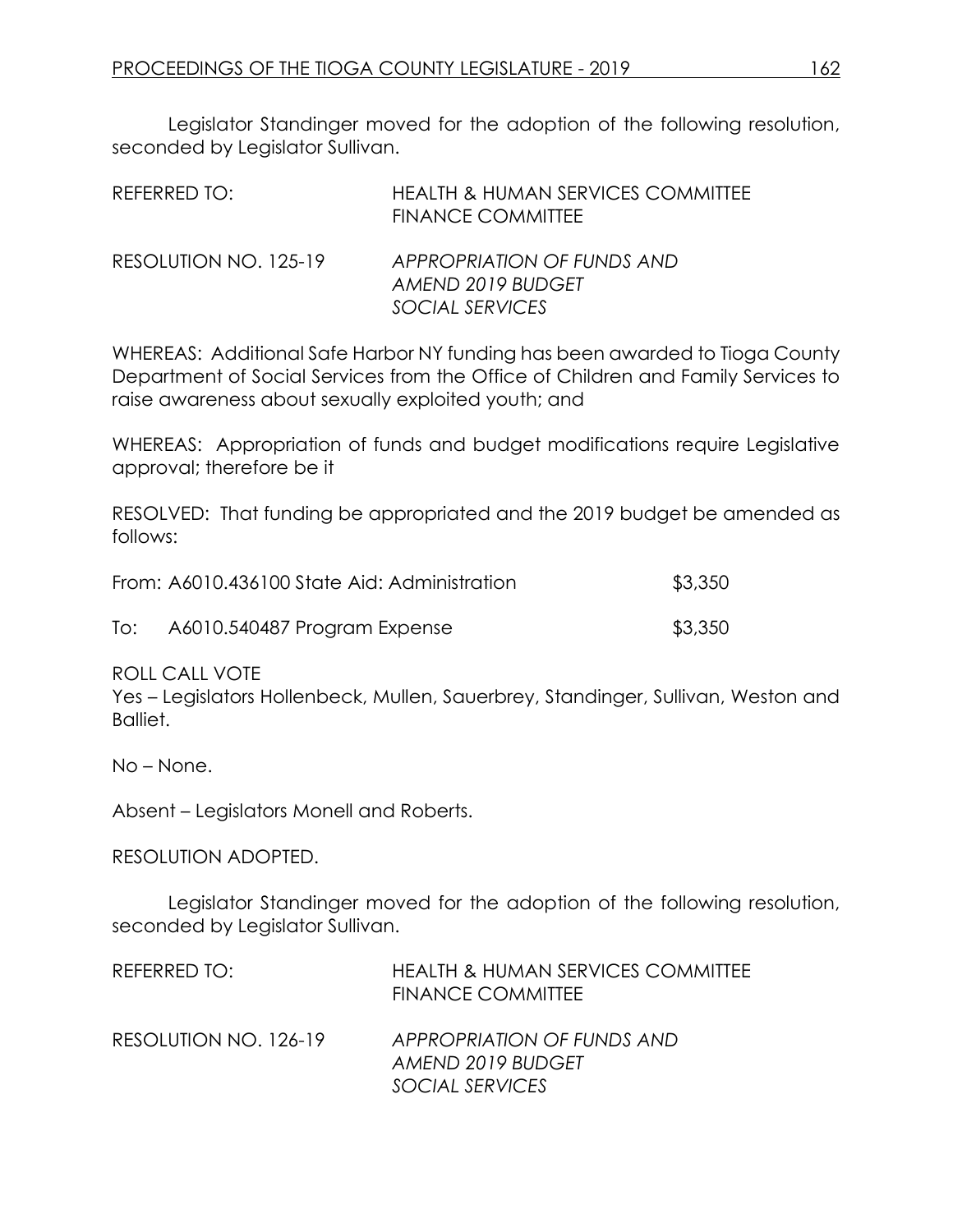WHEREAS: Additional funding has been awarded to Tioga County Department of Social Services from the Office of Children and Family Services to provide families with access to short term or one-time goods and/or services to meet their needs to help keep their children safe and to reduce the likelihood of child abuse and neglect; and

WHEREAS: Appropriation of funds and budget modification require Legislative approval; therefore be it

RESOLVED: That funding be appropriated and the 2019 budget be amended as follows:

| From: A6010.446100 Federal Aid: Administration | \$4,762                      |         |
|------------------------------------------------|------------------------------|---------|
| To:                                            | A6010.540487 Program Expense | \$4,762 |

ROLL CALL VOTE

Yes – Legislators Hollenbeck, Mullen, Sauerbrey, Standinger, Sullivan, Weston and Balliet.

No – None.

Absent – Legislators Monell and Roberts.

RESOLUTION ADOPTED.

Legislator Standinger moved for the adoption of the following resolution, seconded by Legislator Sullivan.

| REFERRED TO:          | HEALTH & HUMAN SERVICES COMMITTEE                                                  |
|-----------------------|------------------------------------------------------------------------------------|
| RESOLUTION NO. 127-19 | APPROPRIATION OF FUNDS<br><b>BUDGET MODIFICATION 2019</b><br><b>MENTAL HYGIENE</b> |

WHEREAS: Tioga County Mental Hygiene (TCMH) has been allocated additional pass through state aid funding for the purpose of Substance Use Disorder Jail Funding; and

WHEREAS: TCMH has contracted with Council On Alcohol And Substance Abuse Of Livingston County, d.b.a, Trinity to provide these services to Tioga County residents; and

WHEREAS: This funding is designated for specific program deliverables; and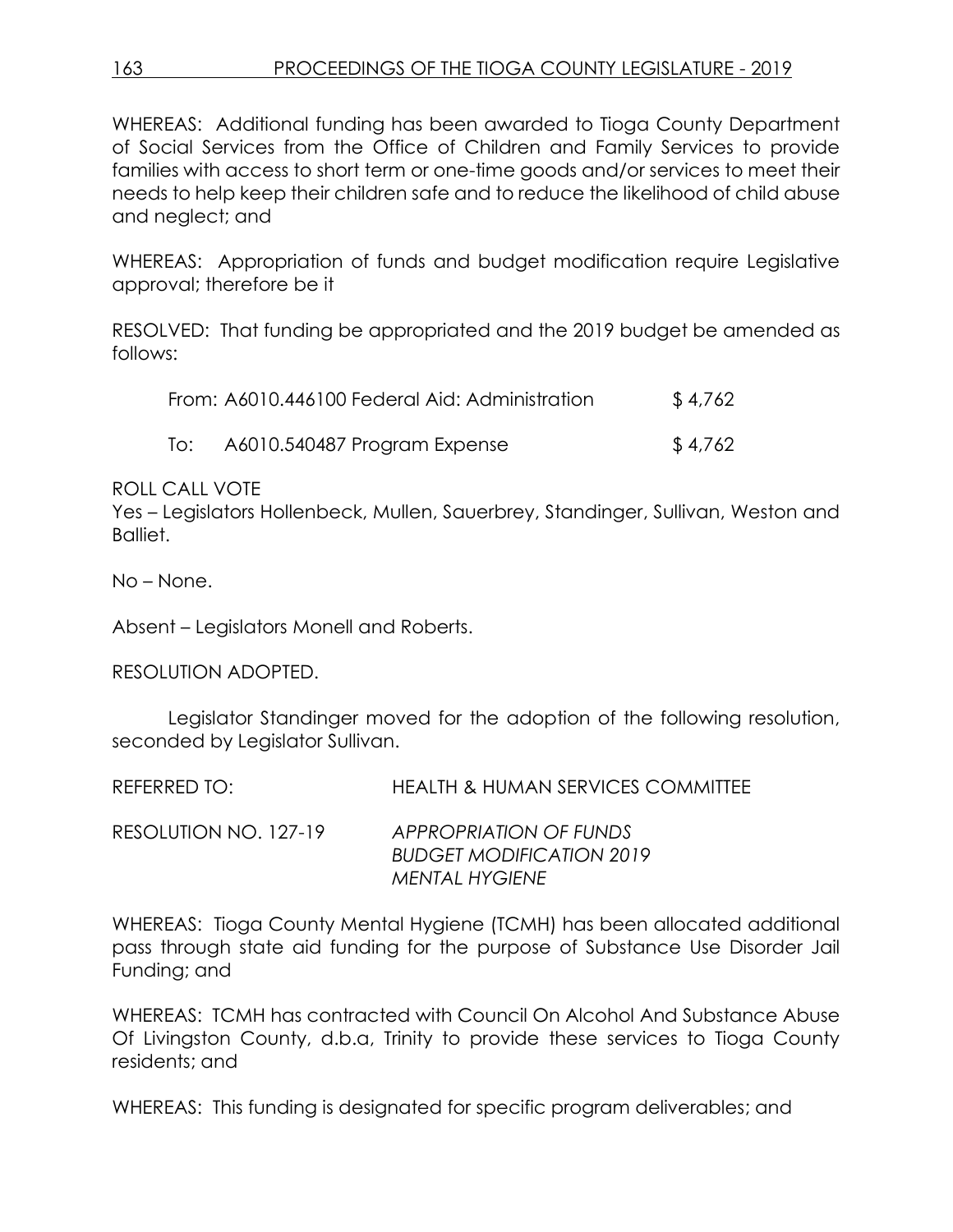WHEREAS: TCMH will incur no local share increase, yet this will require an appropriation of funds into the proper account codes; and

WHEREAS: Appropriation of funds requires Legislative approval; therefore be it

RESOLVED: That funding be appropriated and 2019 budget modified as follows:

|     | From: A4211 434861 | State Aid – Council | \$ 60,000.00 |
|-----|--------------------|---------------------|--------------|
| To: | A4211 540595       | Services Rendered   | \$60,000.00  |

ROLL CALL VOTE

Yes – Legislators Hollenbeck, Mullen, Sauerbrey, Standinger, Sullivan, Weston and Balliet.

No – None.

Absent – Legislators Monell and Roberts.

RESOLUTION ADOPTED.

Legislator Hollenbeck moved for the adoption of the following resolution, seconded by Legislator Sullivan.

REFERRED TO: LEGAL/FINANCE

RESOLUTION NO. 128-19 *AUTHORIZE EXECUTION OF COOPERATIVE AGREEMENTS BETWEEN THE LAW DEPARTMENT AND PUBLIC HEALTH AND MENTAL HYGIENE*

WHEREAS: Tioga County has implemented a Direct Charge Pilot Program that will maximize State reimbursement for legal expenses while eliminating the administrative burden of charging all departments for those expenses; and

WHEREAS: The Law Department will directly charge the Department of Public Health and Department of Mental Hygiene for its services and support pursuant to Cooperative Agreements; therefore be it

RESOLVED: That the Legislature authorizes and directs the Chair to execute Cooperative Agreements between the Law Department and Public Health and the Law Department and Mental Hygiene.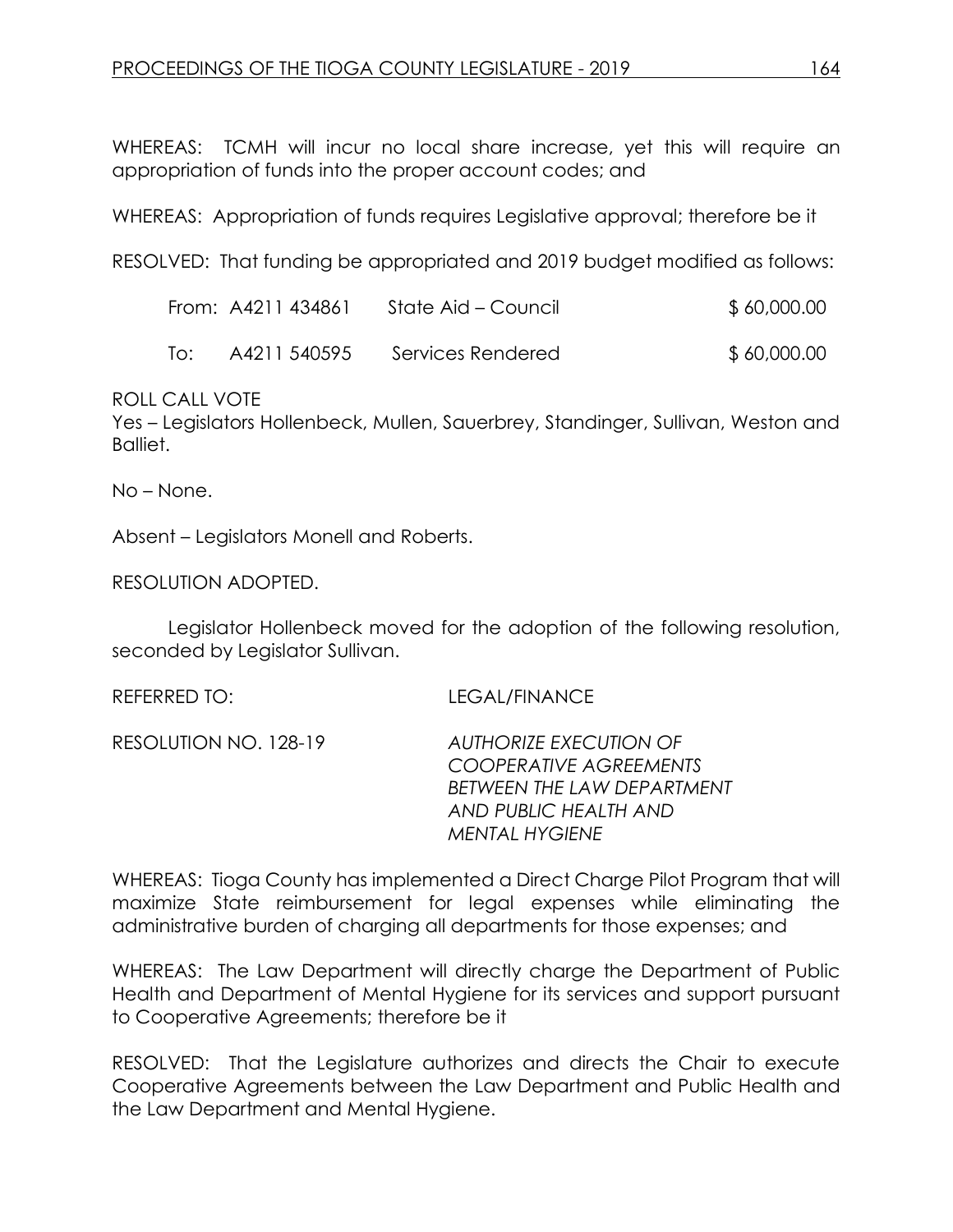ROLL CALL VOTE

Yes – Legislators Hollenbeck, Mullen, Sauerbrey, Standinger, Sullivan, Weston and Balliet.

No – None.

Absent – Legislators Monell and Roberts.

RESOLUTION ADOPTED.

Legislator Standinger moved for the adoption of the following resolution, seconded by Legislator Sullivan.

REFERRED TO: HEALTH & HUMAN SERVICES COMMITTEE

RESOLUTION NO. 129–19 *AWARD CONTRACT FOR JAIL SUBSTANCE USE DISORDER PROGRAM IN TIOGA COUNTY* 

WHEREAS: Proposals have been received for the provision a of substance abuse prevention program in Tioga County; and

WHEREAS: The proposals were received on February, 22, 2019 and reviewed by Award/Review Committee, and that the proposals were received as follows:

Council on Alcohol and Substance Abuse of Livingston County, d.b.a. Trinity

Addiction Center of Broome County (ACBC)

and

WHEREAS: Trinity has been determined to be the agency that will best meet the needs and interests of Tioga County and whose proposal complied with all requirements; and

WHEREAS: The Director of Community Services is in agreement with this determination for the provision of substance use services to Tioga County's inmates; therefore be it

RESOLVED: That the Tioga County Legislature authorize the Department of Mental Hygiene to enter into a contract with Council on Alcohol and Substance Abuse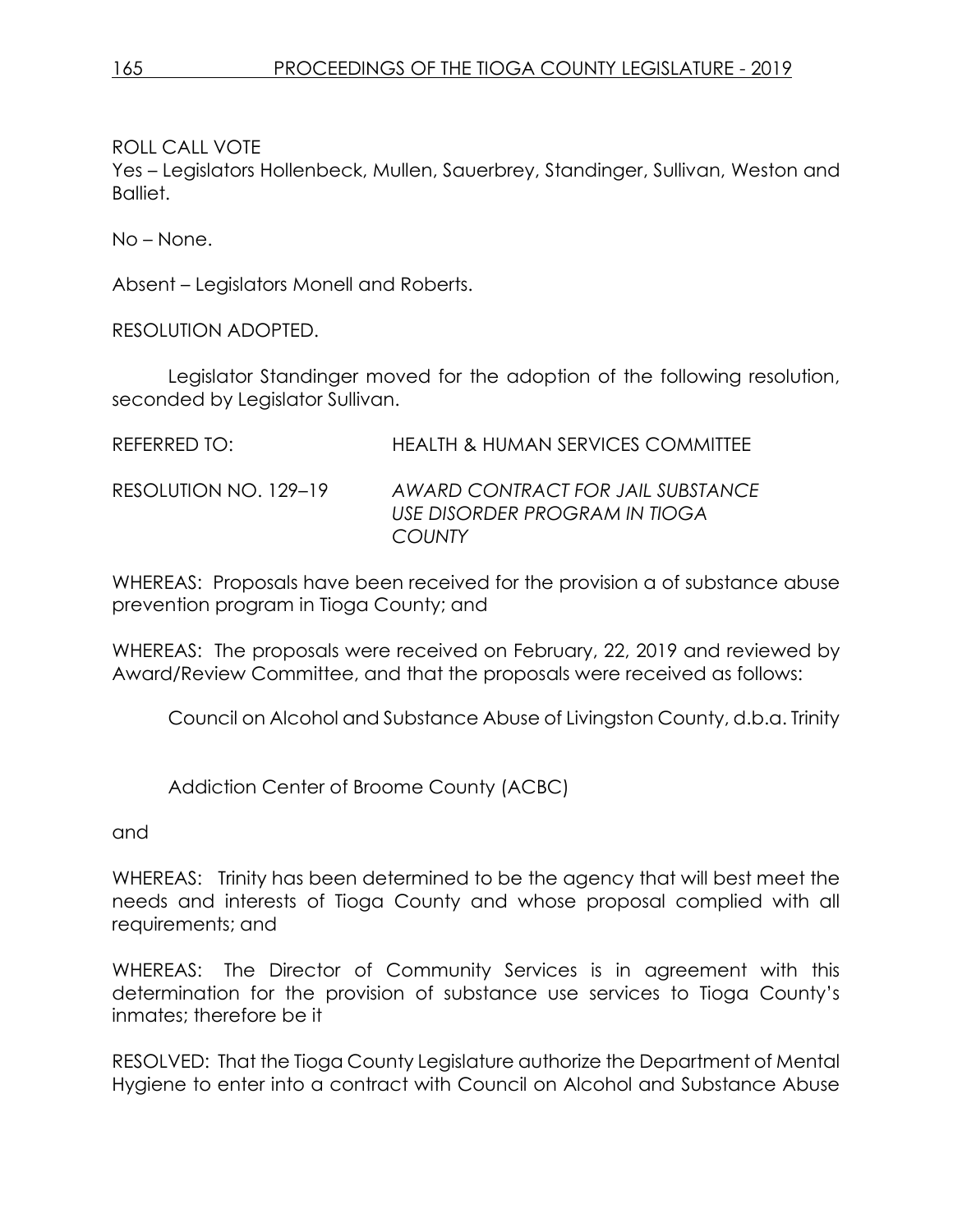of Livingston County, d.b.a., Trinity for the provision of Substance Use Disorder services in Tioga County Jail.

ROLL CALL VOTE

Yes – Legislators Hollenbeck, Mullen, Sauerbrey, Standinger, Sullivan, Weston and Balliet.

No – None.

Absent – Legislators Monell and Roberts.

RESOLUTION ADOPTED.

Legislator Weston moved for the adoption of the following resolution, seconded by Legislator Standinger.

| REFERRED TO: I        | PUBLIC WORKS COMMITTEE                                                              |
|-----------------------|-------------------------------------------------------------------------------------|
| RESOLUTION NO. 130-19 | AWARD DESIGN SERVICES TO<br>DELTA ENGINEERS FOR OAK HILL<br>ROAD BRIDGE BIN 3334940 |

WHEREAS: The Oak Hill Road Bridge BIN 3334940 is a bridge that needs repair due to a NYSDOT Bridge inspection; and

WHEREAS: The Commissioner of Public Works received a proposal for design services for this project from Delta Engineers, Endwell, NY; and

WHEREAS: The proposal for this bridge came in at \$20,750; therefore be it

RESOLVED: That the Tioga County Legislature approve the proposal for the Oak Hill Road Bridge BIN 3334940 for Delta Engineers not to exceed \$20,750 to be paid out of the Oak Hill Road Bridge Emergency Repairs account H5110 540002 H1906.

ROLL CALL VOTE Yes – Legislators Hollenbeck, Mullen, Sauerbrey, Standinger, Sullivan, Weston and Balliet.

No – None.

Absent – Legislators Monell and Roberts.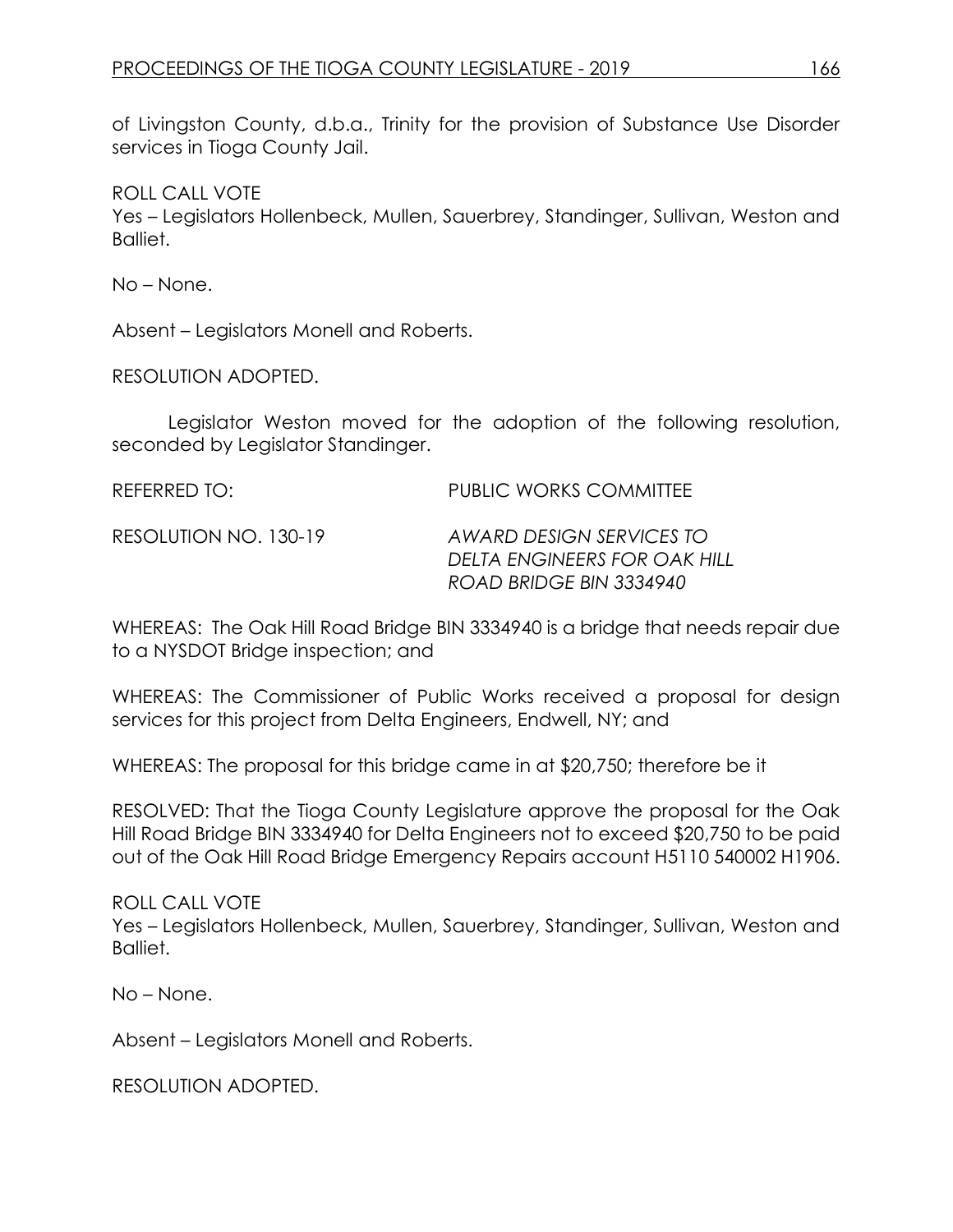| REFERRED TO:          | PUBLIC WORKS COMMITTEE                                                                 |
|-----------------------|----------------------------------------------------------------------------------------|
| RESOLUTION NO. 131-19 | AWARD DESIGN SERVICES TO<br>DELTA ENGINEERS FOR COURTHOUSE<br><b>FAÇADE EVALUATION</b> |

WHEREAS: The Tioga County Courthouse needs an evaluation of the existing stone façade due to a failing stone; and

WHEREAS: The Commissioner of Public Works received a proposal for design services for this project from Delta Engineers, Endwell, NY; and

WHEREAS: The proposal for this evaluation came in at \$17,240; therefore be it

RESOLVED: That the Tioga County Legislature approve the proposal for the Courthouse Façade Evaluation project to Delta engineers not to exceed \$17,240 to be paid out of Buildings and Grounds account A1620.540140.

Chair Sauerbrey spoke. "I just want to add that the Courthouse is one of our historical buildings in Tioga County that carries a lot of history and it is a focal point for our county. It is very important that we not only keep the repairs up to date, but make sure that the structure is secure so it can last for many more hundreds of years as we move forward."

#### ROLL CALL VOTE

Yes – Legislators Hollenbeck, Mullen, Sauerbrey, Standinger, Sullivan, Weston and Balliet.

No – None.

Absent – Legislators Monell and Roberts.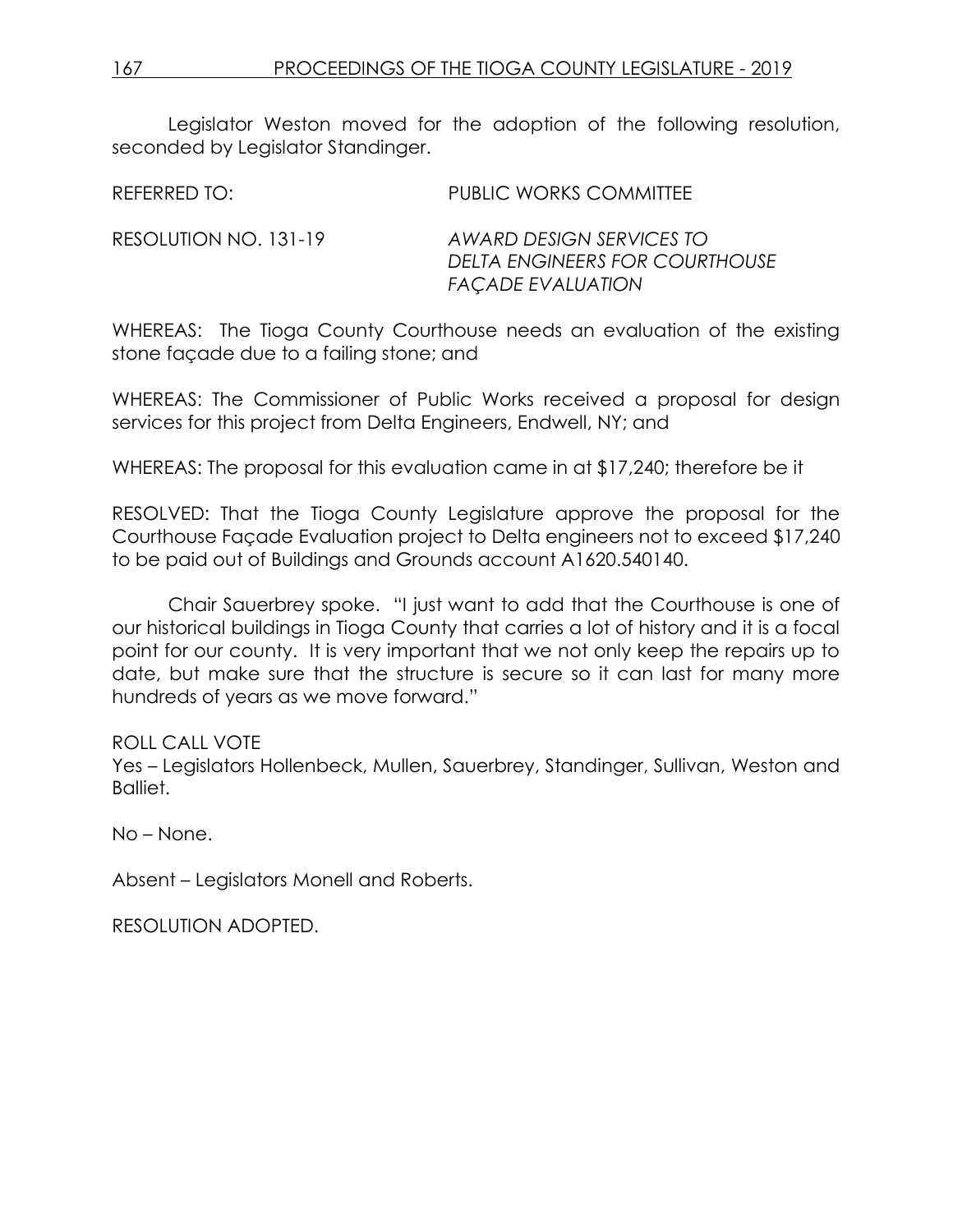RESOLUTION NO. 132-19 *RESCIND RESOLUTION NO. 117-17 AUTHORIZING THE IMPLEMENTATION AND FUNDING IN THE FIRST INSTANCE 100% OF THE FEDERAL AID AND STATE -AID ELIGIBLE COSTS OF A TRANSPORTATION FEDERAL-AID PROJECT AND APPROPRIATING FUNDS*

WHEREAS: Resolution No. 117-17 authorized the implementation and funding in the first instance 100% of the Federal Aid and State "Marchiselli" Program-Aid eligible costs for a transportation Federal-Aid Project and appropriated funds therefore; and

WHEREAS: Resolution No. 117-17 appropriated the sum of \$225,000 from the West River Drive Culvert Account H5110.540001.H1709 and made available to cover the cost of participation in the above phase of the Project; and

WHEREAS: The amount is being revised; therefore be it

RESOLVED: That Resolution No. 117-17 is hereby rescinded and a new resolution will be adopted with the correct amount.

ROLL CALL VOTE

Yes – Legislators Hollenbeck, Mullen, Sauerbrey, Standinger, Sullivan, Weston and Balliet.

No – None.

Absent – Legislators Monell and Roberts.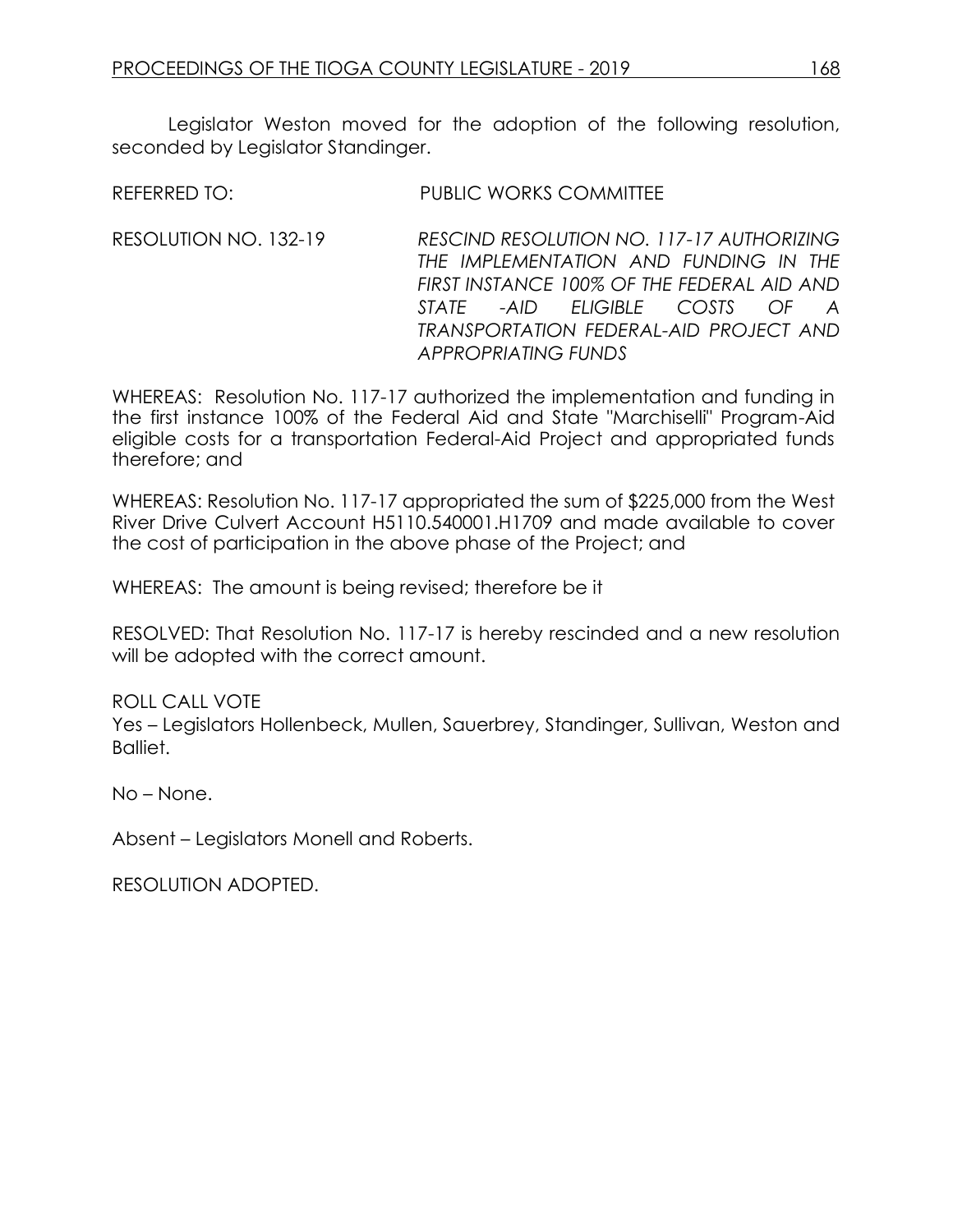| REFERRED TO:          | <b>PUBLIC WORKS COMMITTEE</b><br><b>FINANCE COMMITTEE</b>                                                                                                                                         |
|-----------------------|---------------------------------------------------------------------------------------------------------------------------------------------------------------------------------------------------|
| RESOLUTION NO. 133-19 | AUTHORIZING THE IMPLEMENTATION AND<br>FUNDING IN THE FIRST INSTANCE 100% OF THE<br>FEDERAL AID AND STATE-AID ELIGIBLE COSTS OF<br>A TRANSPORTATION FEDERAL-AID PROJECT<br>AND APPROPRIATING FUNDS |

WHEREAS: Tioga County will Design, let and construct the "project'; and

WHEREAS: A project for the culvert replacement on West River Drive over Walker Creek, Town of Nichols, Tioga County, PIN 9754.52 (the Project) is eligible for funding under Title 23 U.S. Code, as amended that calls for the apportionment of the costs of such program to be borne at the ratio of 0% Federal Funds and 100% non-Federal Funds; and

WHEREAS: The County of Tioga desires to advance the Project by making a commitment of 100% of the Federal and non-Federal share of the costs of the Construction and Construction Supervision and Inspection work; now therefore

The Tioga County Legislature, duly convened does hereby

RESOLVED: That the Tioga County Legislature hereby approves the abovesubject project; and it is hereby further

RESOLVED: That the Tioga County Legislature hereby authorizes the County of Tioga to pay in the first instance 100% of the Federal and non-Federal share of the cost of the Construction and Construction Supervision and Inspection work for the Project or portions thereof; and it is further

RESOLVED: That the Tioga County Legislature hereby agrees that the County of Tioga shall be responsible for all costs of the project, which exceed the amount of the NY Bridge Funding Awarded to the County of Tioga; and be it further

RESOLVED: That the sum of \$299,000 is hereby appropriated from the West River Drive Culvert account H5110 540001 H1709 and made available to cover the costs of participation in the above phases of the Project; and it is further

RESOLVED: That in the event the full Federal and non-Federal share costs of the project exceeds the amount appropriated above, the Tioga County Legislature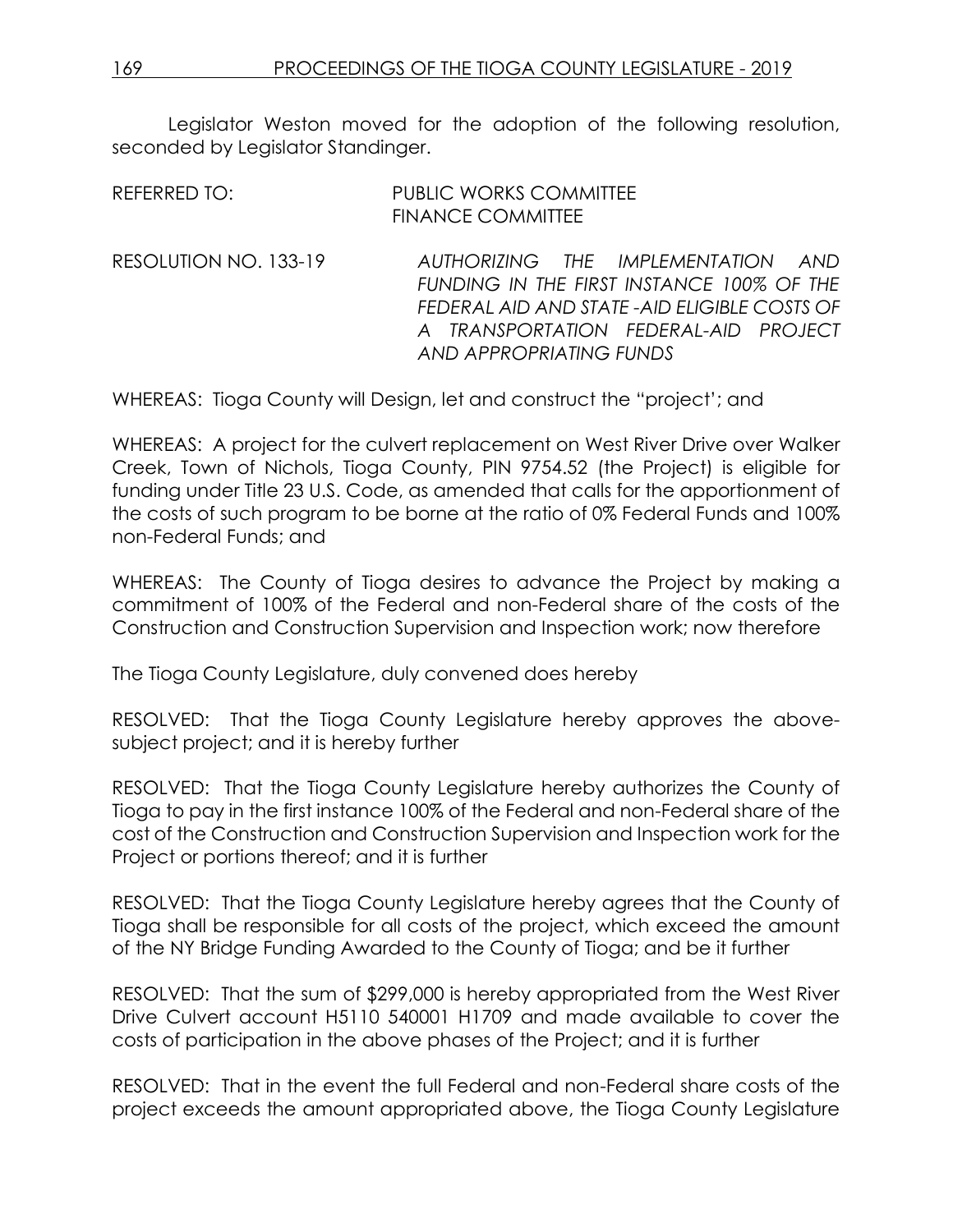shall convene as soon as possible to appropriate said excess amount immediately upon notification by the New York State Department of Transportation thereof, and it is further

RESOLVED: That the County of Tioga hereby agrees that construction of the Project shall begin no later than eighteen (18) months after award and that the project shall be completed within THREE years of commencing construction; and it is further

RESOLVED: That the Chair of the Tioga County Legislature be and is hereby authorized to execute all necessary Agreements, certifications or reimbursement requests for Federal Aid and/or Marchiselli Aid on behalf of the County of Tioga with the New York State Department of Transportation in connection with the advancement or approval of the Project and providing for the administration of the Project and the municipality's first instance funding of project costs and permanent funding of the local share of federal-aid and state-aid eligible Project costs and all Project costs within appropriations therefore that are not so eligible; and it is further

RESOLVED: That a certified copy of this resolution be filed with the New York State Commissioner of Transportation by attaching it to any necessary Agreement in connection with the Project; and it is further

RESOLVED: That this Resolution shall take effect immediately.

# ROLL CALL VOTE

Yes – Legislators Hollenbeck, Mullen, Sauerbrey, Standinger, Sullivan, Weston and Balliet.

No – None.

Absent – Legislators Monell and Roberts.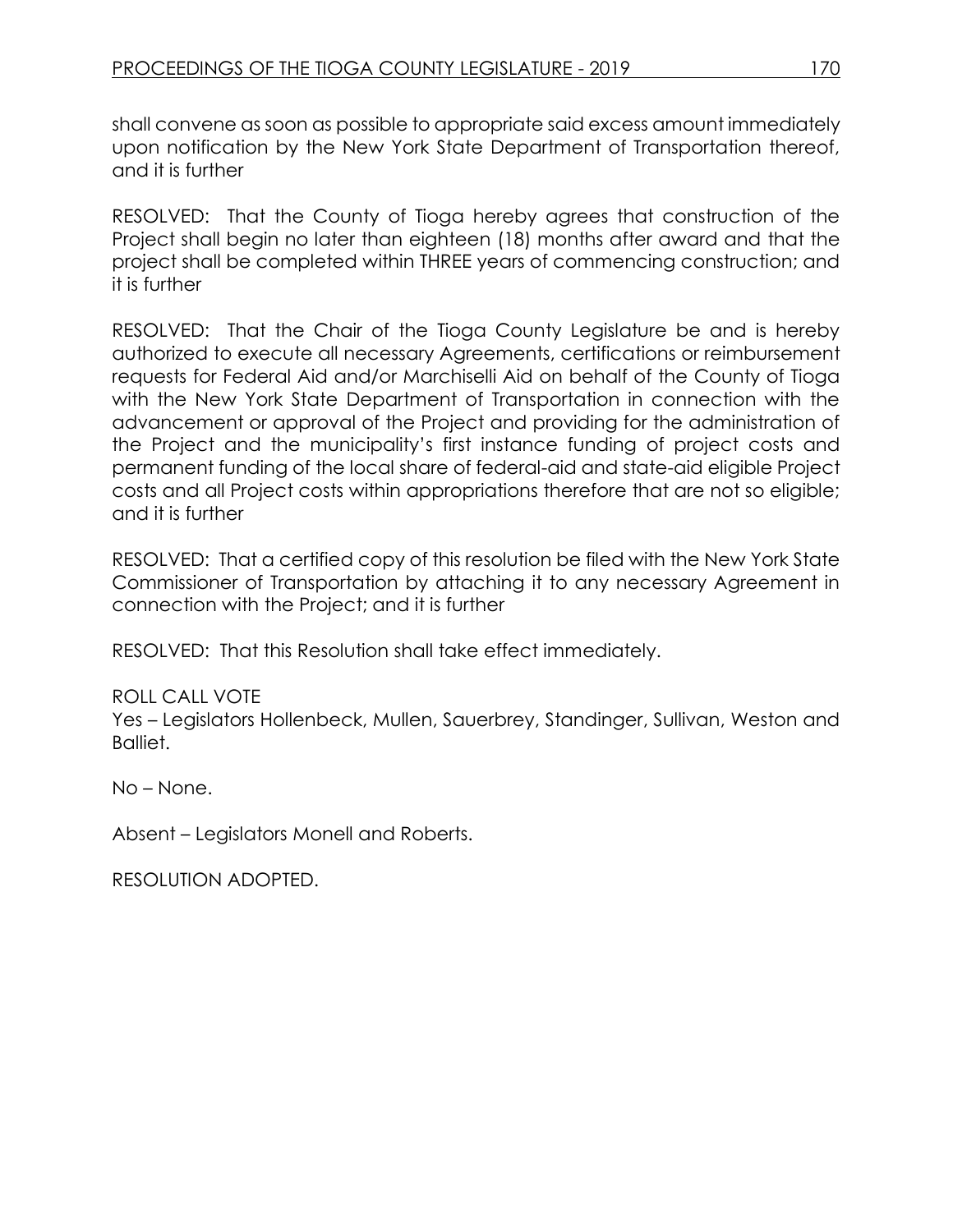| REFERRED TO:          | <b>PUBLIC WORKS COMMITTEE</b><br><b>LEGAL COMMITTEE</b>                                                             |
|-----------------------|---------------------------------------------------------------------------------------------------------------------|
| RESOLUTION NO. 134-19 | RESOLUTION PURSUANT TO<br>SECTION 131-B OF THE HIGHWAY LAW<br>DEDICATING CORPORATE DRIVE AS A<br><b>COUNTY ROAD</b> |

WHEREAS: Corporate Drive is a public roadway running from NYS Route 38 over the lands of the County of Tioga to the terminus of said highway at the lands of Upstate Shredding; and

WHEREAS: The First thousand feet of said roadway was formally dedicated by the County through Resolution 122-96 and thereafter the Commissioner of Public Works recommended the formal laying out of a highway to be known as Corporate Drive which recommendation was adopted by Resolution No. 245-99; and

WHEREAS: Although the roadway has been openly used as a public highway since that time, the Tioga County Department of Public Works and the County Attorney have recommended that Corporate Drive in the Town of Owego, County of Tioga and State of New York be officially dedicated at this time to provide clarity as to its status as a county highway; and

WHEREAS: The Tioga County Legislature concurs with that decision; now therefore be it

RESOLVED: That the Tioga County Legislature has, and hereby does, determine that it is in the best interest of the County of Tioga to formally recognize Corporate Drive as a county road, which is described as follows:

ALL THAT TRACT OR PARCEL OF LAND situate in the Town of Owego, County of Tioga and State of New York, bounded and described as follows:

BEGINNING at a point in the westerly boundary of NYS Route 38 which lies S 16°05'02" W, 251.55 feet from a concrete highway monument at the intersection of the north line of lands of the County of Tioga and the westerly boundary of NYS Route 38;

THENCE S 16°05'02" W along the westerly boundary of NYS Route 38 for a distance of 50.31 feet to a point;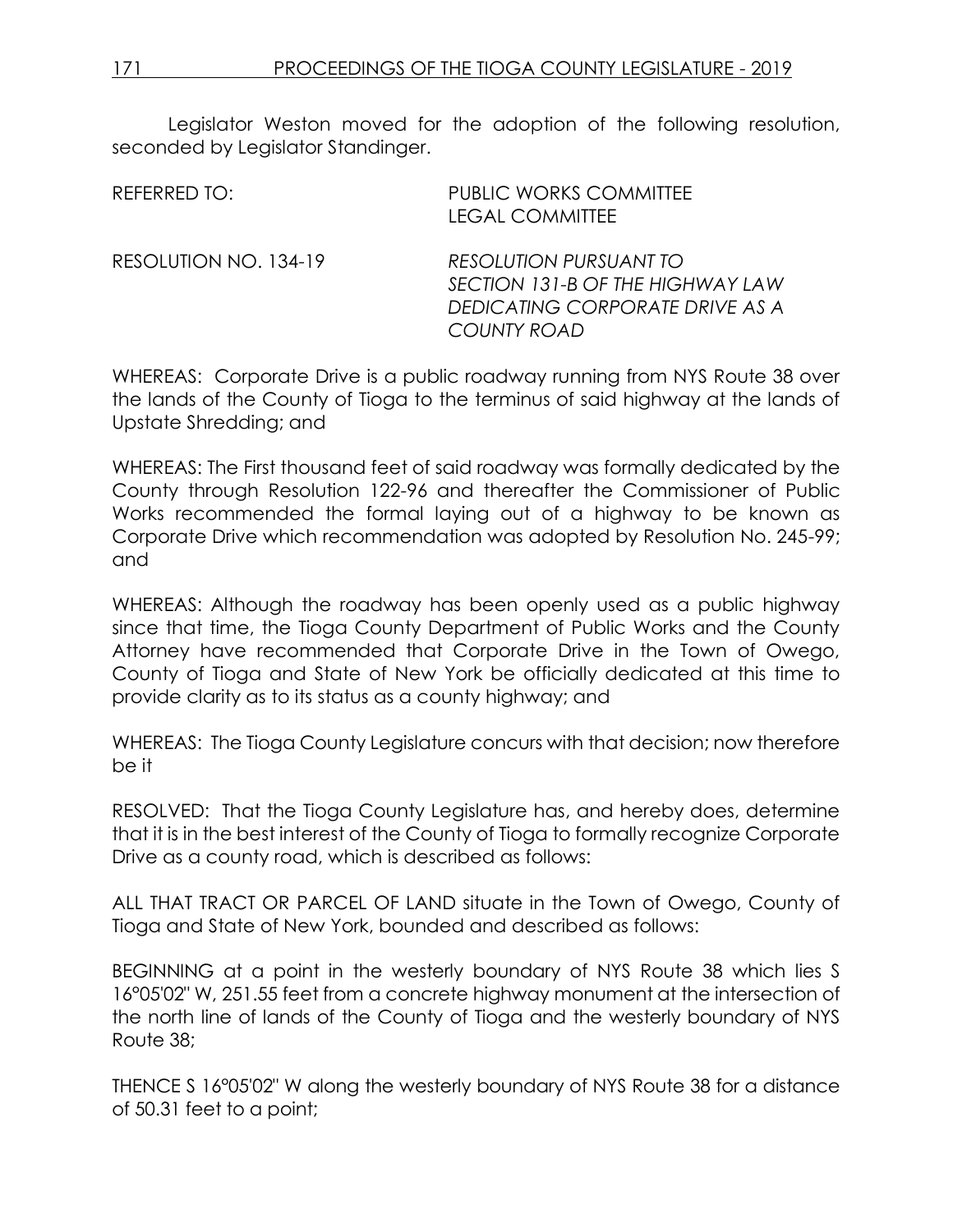THENCE N 80°17'22" W passing through a ¾" rebar with Edsall cap at 1201.46 feet and another ¾" rebar with Edsall cap at 139.96 feet for a total distance of 1741.42 feet to a ¾" rebar with Edsall cap;

THENCE S 24°25'13" W passing through a ¾" rebar with Edsall cap at 489.86 feet for a total distance of 593.26 feet to a point;

THENCE N 80°17'22" W for a distance of 62.04 feet to a point;

THENCE N 24°25'13" E for a distance of 644.95 feet to a ¾" rebar with Edsall cap;

THENCE S 80°17'22" E passing through a 3/4" rebar with Edsall cap at 192.96 feet, another at 184.94 feet, another at 84.44 feet, and another at 142.36 feet for a total distance of 1795.92 feet to the Point of Beginning;

CONTAINING 2.883 acres of land as shown on a survey map prepared by Williams and Edsall Land Surveyors titled Survey map of Corporate Drive for Tioga County IDA dated April 1, 2019.

ROLL CALL VOTE Yes – Legislators Hollenbeck, Mullen, Sauerbrey, Standinger, Sullivan, Weston and Balliet.

No – None.

Absent – Legislators Monell and Roberts.

RESOLUTION ADOPTED.

Legislator Hollenbeck moved for the adoption of the following resolution, seconded by Legislator Sullivan.

| REFERRED TO:          | <b>FINANCE COMMITTEE</b>                                             |
|-----------------------|----------------------------------------------------------------------|
| RESOLUTION NO. 135-19 | AMEND EMPLOYEE HANDBOOK<br>PAYROLL PROCEDURES<br>(FORMERLY POLICY 2) |

WHEREAS: The Employee Handbook Section IV. Personnel Rules – Subsection b. Payroll Procedures (formerly policy 2) needs clarification in Reporting of Time for clarity; therefore be it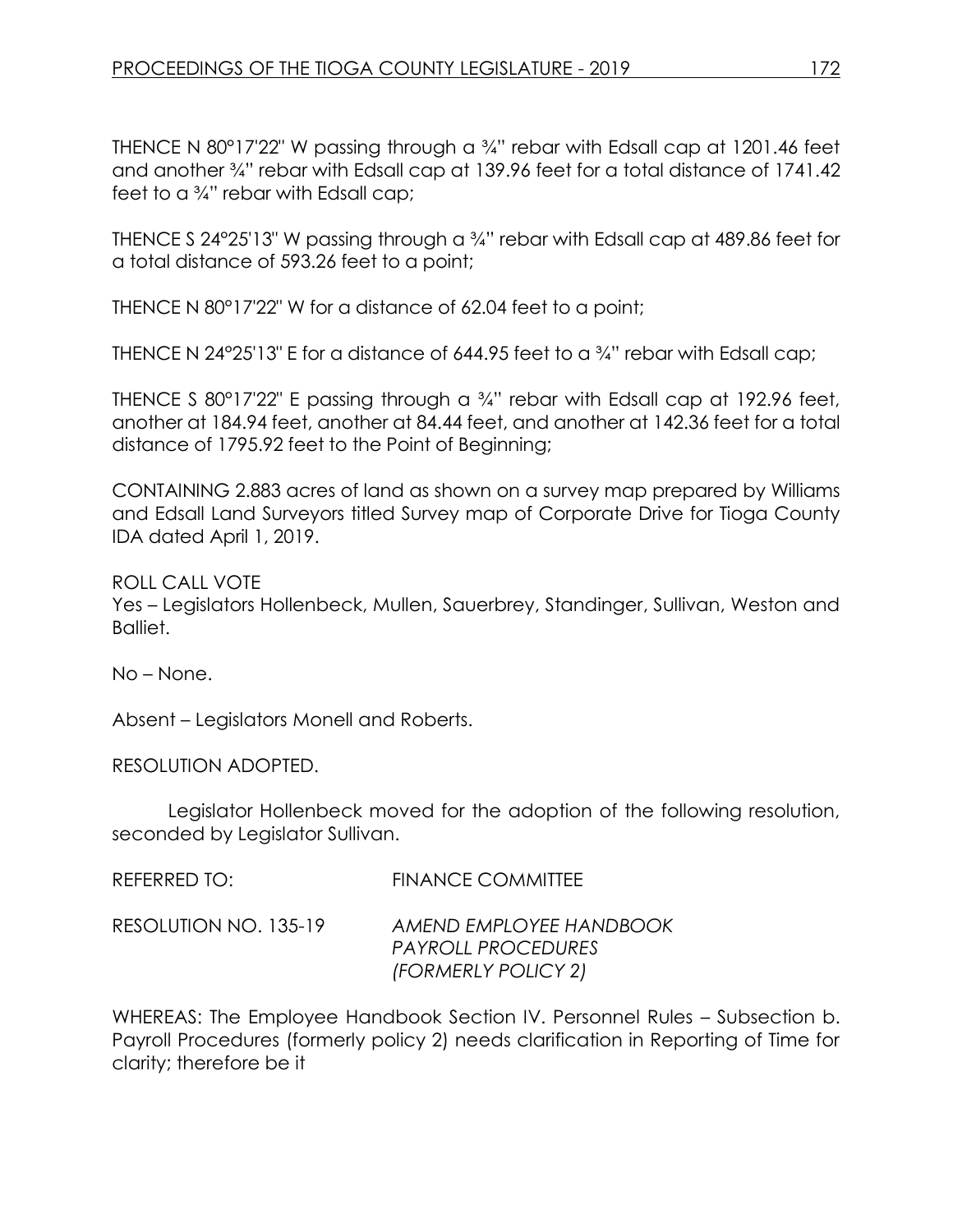RESOLVED: That the Employee Handbook Section IV. Personnel Rules – Subsection b. Payroll Procedures (formerly policy 2) be amended as follows:

Section I: REPORTING OF TIME be revised to read as follows:

"Time shall be reported on forms(s) and/or Employee Self Service/Time Entry designated by the Treasurer's Office on the dates so designated by the County Treasurer. Time shall be reported in units according to most current Union Contract or Non-Union policy. Time reported shall include the following:

- A. Time Worked.
- B. Leave time taken (to be supported by standard leave form signed by department head or accrual requests processed through ESS).
- C. Overtime worked.
- D. Comp time worked and taken.
- E. Time on temporary assignment.";

Section II: DISTRIBUTION OF PAYCHECKS AND RELATED DOCUMENTS be revised to read as follows:

"Salaries and wages of all persons covered by this agreement shall be paid every two weeks, with payday falling on the Thursday following the twoweek period ending on the preceding Friday. All checks in payment of said salaries and wages shall contain or have attached thereto a complete statement of all deductions for income taxes withheld, social security taxes withheld, Union dues and any authorized or required deductions. Copies of these said documents can also be retrieved by accessing Employee Self Service on Munis payroll system."

And be it further

RESOLVED: That the remainder of the Employee Handbook shall remain in full force and effect.

ROLL CALL VOTE

Yes – Legislators Hollenbeck, Mullen, Sauerbrey, Standinger, Sullivan, Weston and Balliet.

No – None.

Absent – Legislators Monell and Roberts.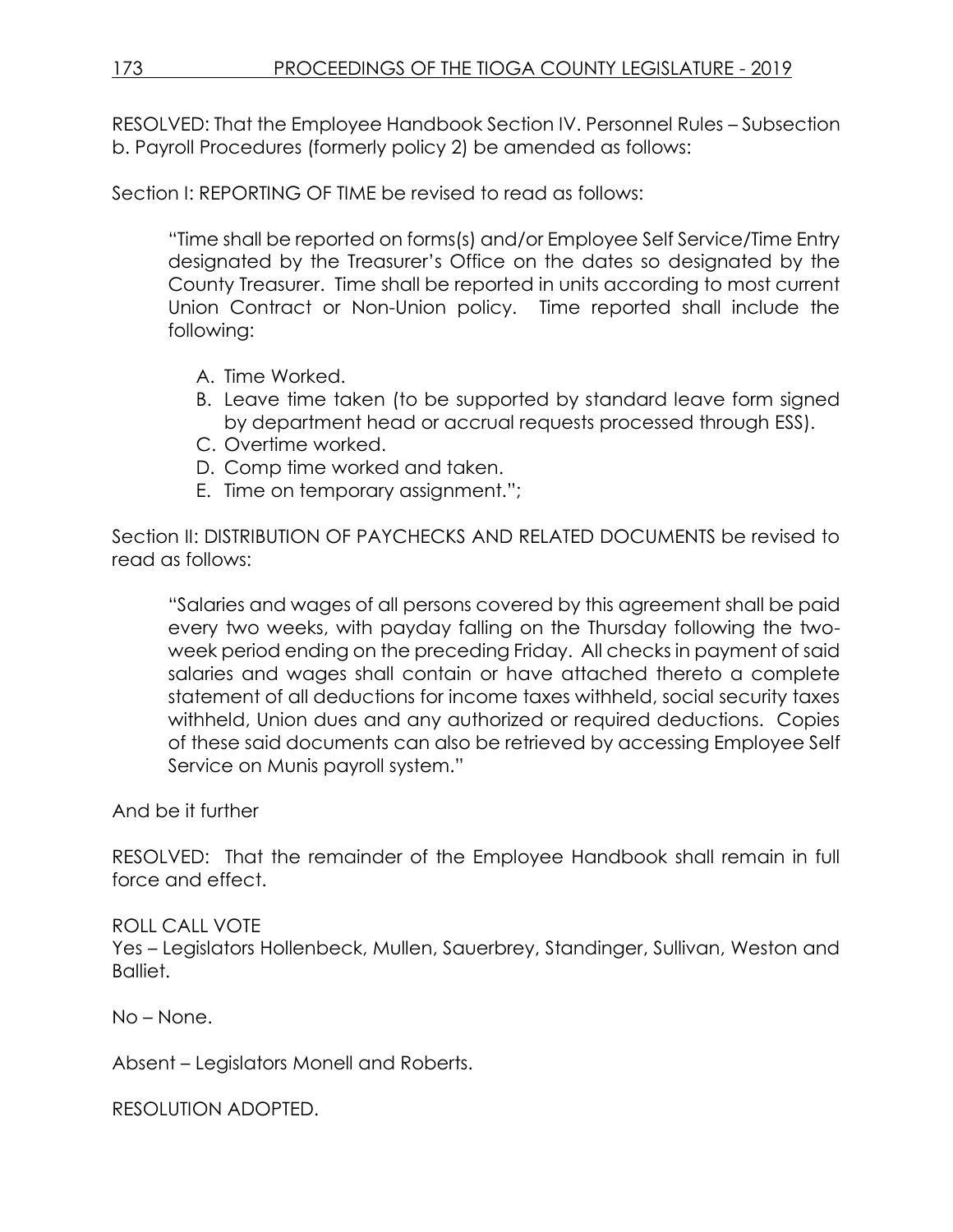Legislator Standinger moved for the adoption of the following resolution, seconded by Legislator Sullivan.

| REFERRED TO:          | <b>HEALTH AND HUMAN SERVICES COMMITTEE</b><br>PERSONNEL COMMITTEE                                   |
|-----------------------|-----------------------------------------------------------------------------------------------------|
| RESOLUTION NO. 136-19 | <b>AUTHORIZE APPOINTMENT OF CLINICAL</b><br><b>PROGRAM DIRECTOR</b><br>DEPARTMENT OF MENTAL HYGIENE |

WHEREAS: Due to an internal promotion, the position of Clinical Program Director has been vacant since February 18, 2019; and

WHEREAS: After recruitment efforts, the Director of Community Services has identified a well-qualified candidate to fill the positon; therefore be it

RESOLVED: That Catherine Healy shall be appointed to the Clinical Program Director position at an annual, non-union salary of \$68,000 effective on or after April 15, 2019, and consistent with Tioga County's payroll procedures; and be it further

RESOLVED: That Ms. Healy's appointment shall be provisional pending the outcome of a civil service examination.

ROLL CALL VOTE

Yes – Legislators Hollenbeck, Mullen, Sauerbrey, Standinger, Sullivan, Weston and Balliet.

No – None.

Absent – Legislators Monell and Roberts.

RESOLUTION ADOPTED.

Legislator Balliet moved for the adoption of the following resolution, seconded by Legislator Sullivan.

| REFERRED TO:          | ADMINISTRATIVE SERVICES COMMITTEE<br>PERSONNEL COMMITTEE                     |
|-----------------------|------------------------------------------------------------------------------|
| RESOLUTION NO. 137-19 | AUTHORIZE APPOINTMENT OF VOTING MACHINE<br>TECHNICIAN FOR BOARD OF ELECTIONS |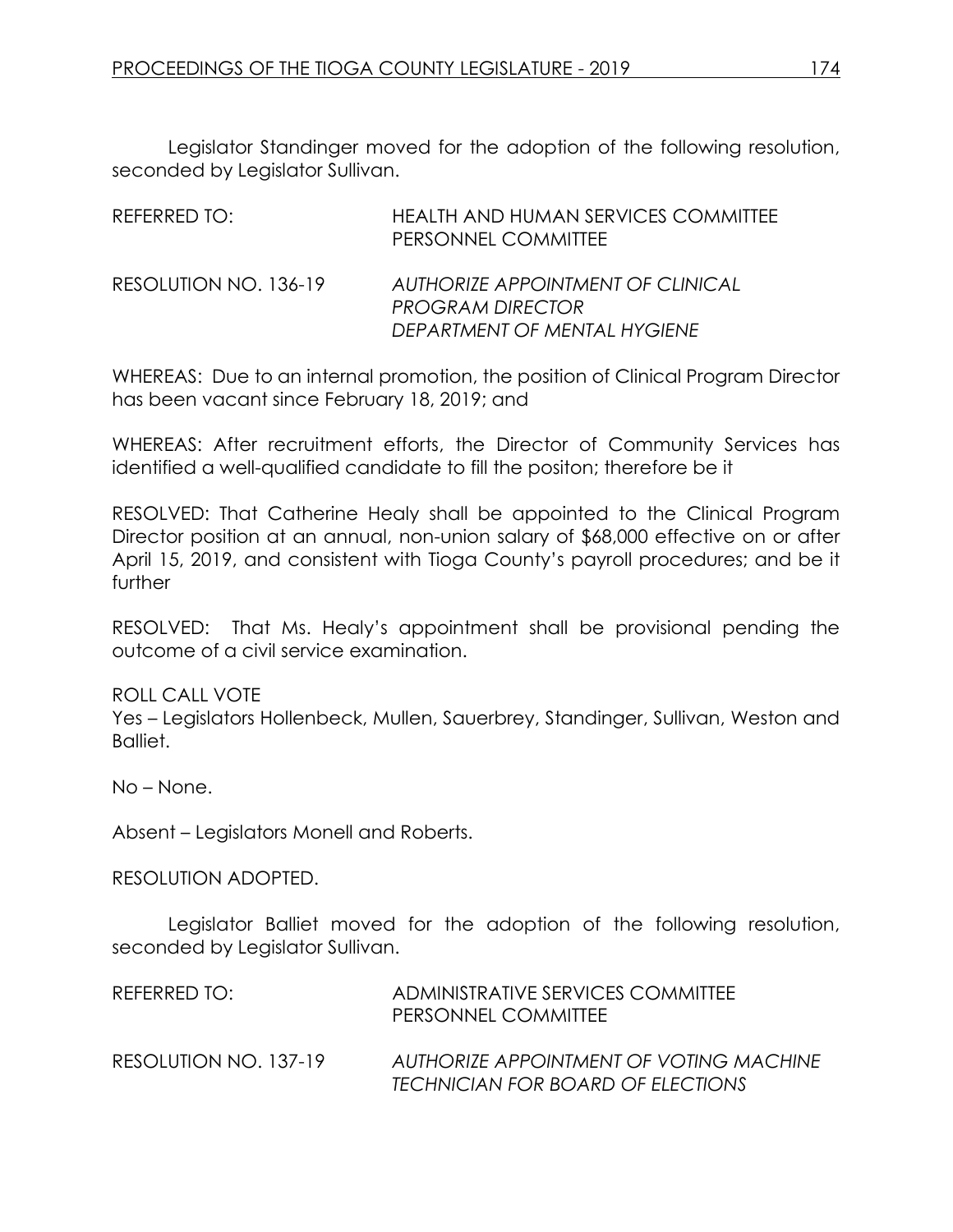# 175 PROCEEDINGS OF THE TIOGA COUNTY LEGISLATURE - 2019

WHEREAS: Legislative approval is required for any appointment to a non-union position within Tioga County; and

WHEREAS: A part-time Voting Machine Technician position became vacant on March 30th, 2019; and

WHEREAS: The Democratic Commissioner of the Board of Elections received authorization to backfill said vacancy; therefore be it

RESOLVED: That William F. Leonard is appointed to the title of Voting Machine Technician retroactive to April 1st, 2019, at the established non-union rate of \$16.93 per hour.

ROLL CALL VOTE

Yes – Legislators Hollenbeck, Mullen, Sauerbrey, Standinger, Sullivan, Weston and Balliet.

No – None.

Absent – Legislators Monell and Roberts.

RESOLUTION ADOPTED.

Legislator Standinger moved for the adoption of the following resolution, seconded by Legislator Sullivan.

| REFERRED TO:          | <b>HEALTH AND HUMAN SERVICES COMMITTEE</b><br>PERSONNEL COMMITTEE                      |
|-----------------------|----------------------------------------------------------------------------------------|
| RESOLUTION NO. 138-19 | <b>AUTHORIZE APPOINTMENT OF</b><br>COMMUNICATIONS AND e-SERVICES<br><b>COORDINATOR</b> |
|                       | PUBLIC HEALTH DEPARTMENT                                                               |

WHEREAS: The position of Communications and e-Services Coordinator has been vacant since October 2017, due to an incumbent's retirement; and

WHEREAS: Following recruitment efforts, the Public Health Director has identified a qualified candidate for said position; therefore be it

RESOLVED: That the Public Health Director is hereby authorized to appoint Jessica Casolite to the position of Communications and e-Services Coordinator effective April 29, 2019, at an annual salary of \$45,000; and be it further